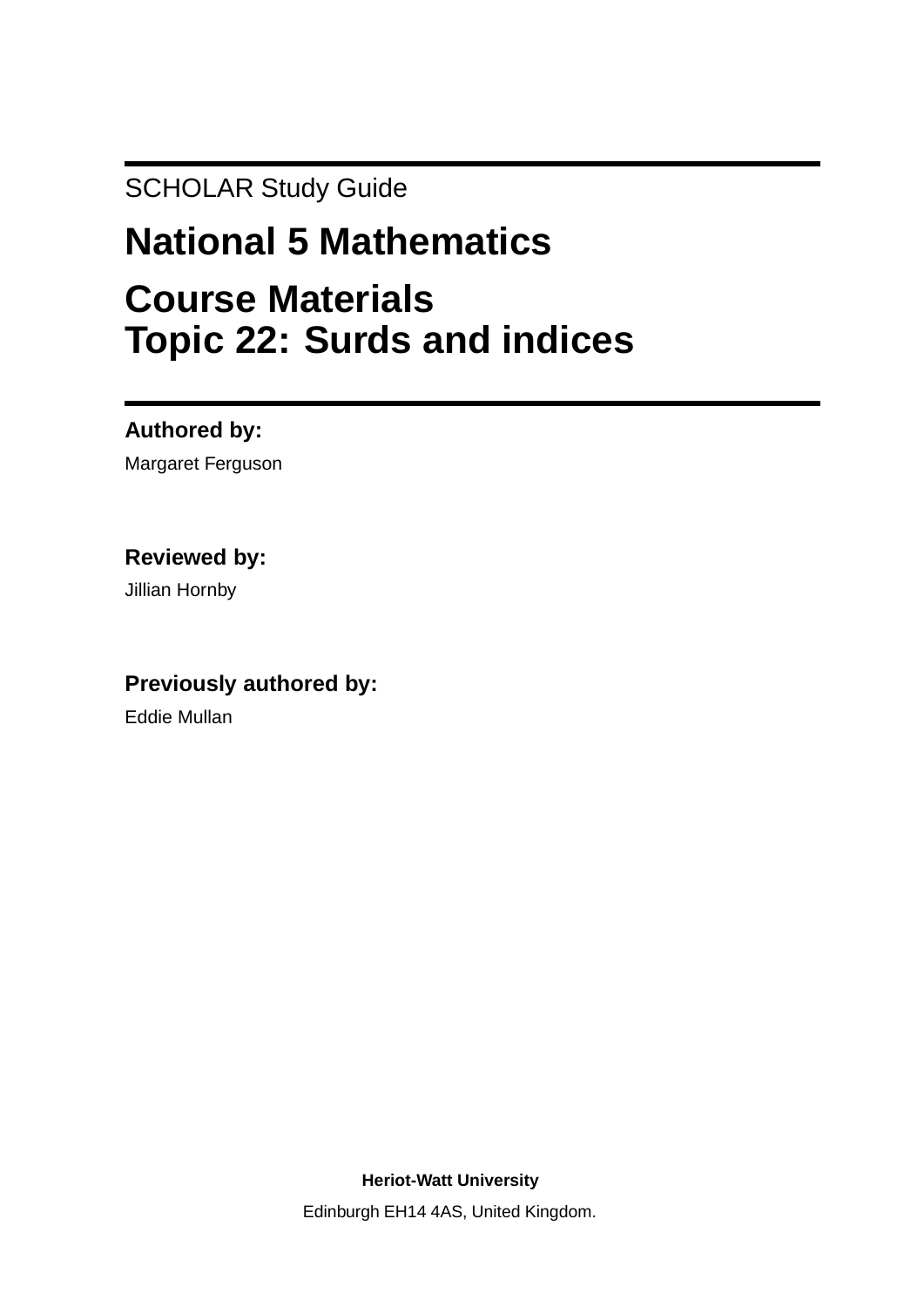First published 2014 by Heriot-Watt University.

This edition published in 2016 by Heriot-Watt University SCHOLAR.

Copyright © 2016 SCHOLAR Forum.

Members of the SCHOLAR Forum may reproduce this publication in whole or in part for educational purposes within their establishment providing that no profit accrues at any stage, Any other use of the materials is governed by the general copyright statement that follows.

All rights reserved. No part of this publication may be reproduced, stored in a retrieval system or transmitted in any form or by any means, without written permission from the publisher.

Heriot-Watt University accepts no responsibility or liability whatsoever with regard to the information contained in this study guide.

Distributed by the SCHOLAR Forum. SCHOLAR Study Guide Course Materials Topic 22: National 5 Mathematics 1. National 5 Mathematics Course Code: C747 75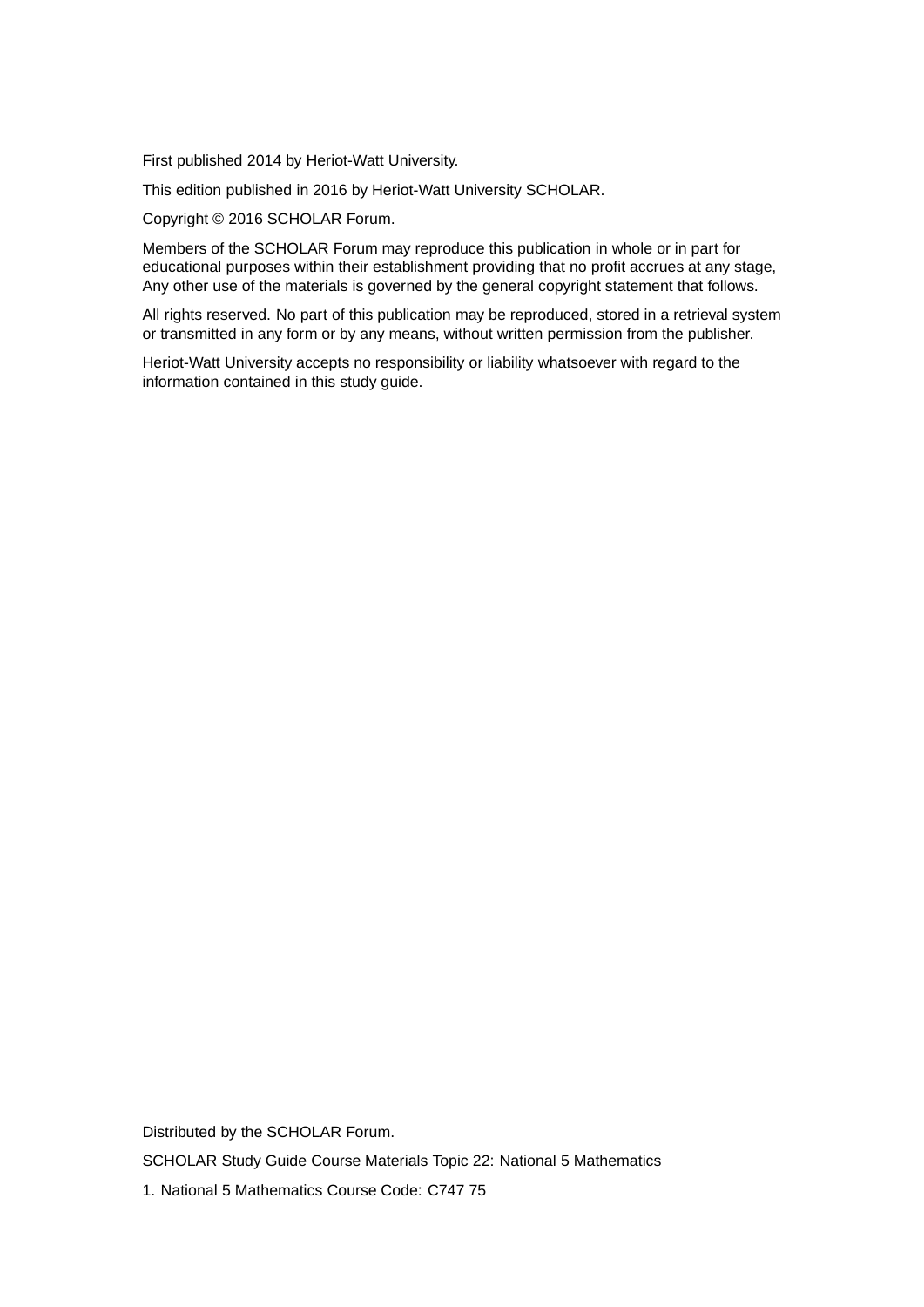# **Acknowledgements**

Thanks are due to the members of Heriot-Watt University's SCHOLAR team who planned and created these materials, and to the many colleagues who reviewed the content.

We would like to acknowledge the assistance of the education authorities, colleges, teachers and students who contributed to the SCHOLAR programme and who evaluated these materials.

Grateful acknowledgement is made for permission to use the following material in the SCHOLAR programme:

The Scottish Qualifications Authority for permission to use Past Papers assessments.

The Scottish Government for financial support.

The content of this Study Guide is aligned to the Scottish Qualifications Authority (SQA) curriculum.

All brand names, product names, logos and related devices are used for identification purposes only and are trademarks, registered trademarks or service marks of their respective holders.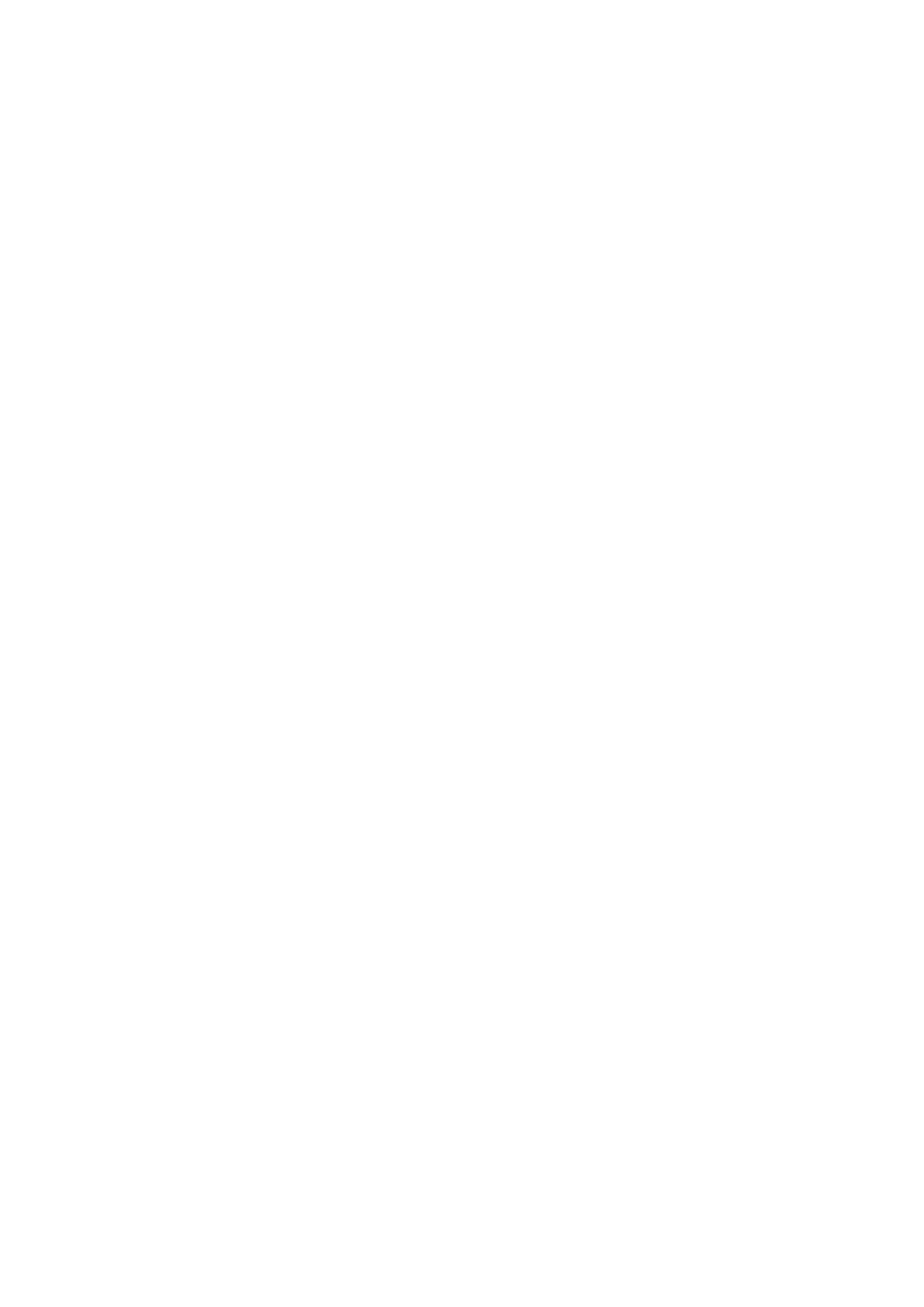# **Topic 1**

# **Surds and indices**

# **Contents**

|                                                                 | - 8 |
|-----------------------------------------------------------------|-----|
| 22.4 Multiplication and division of terms with positive indices | 11  |
|                                                                 | 13  |
|                                                                 | 15  |
|                                                                 | 16  |
|                                                                 | 19  |
|                                                                 |     |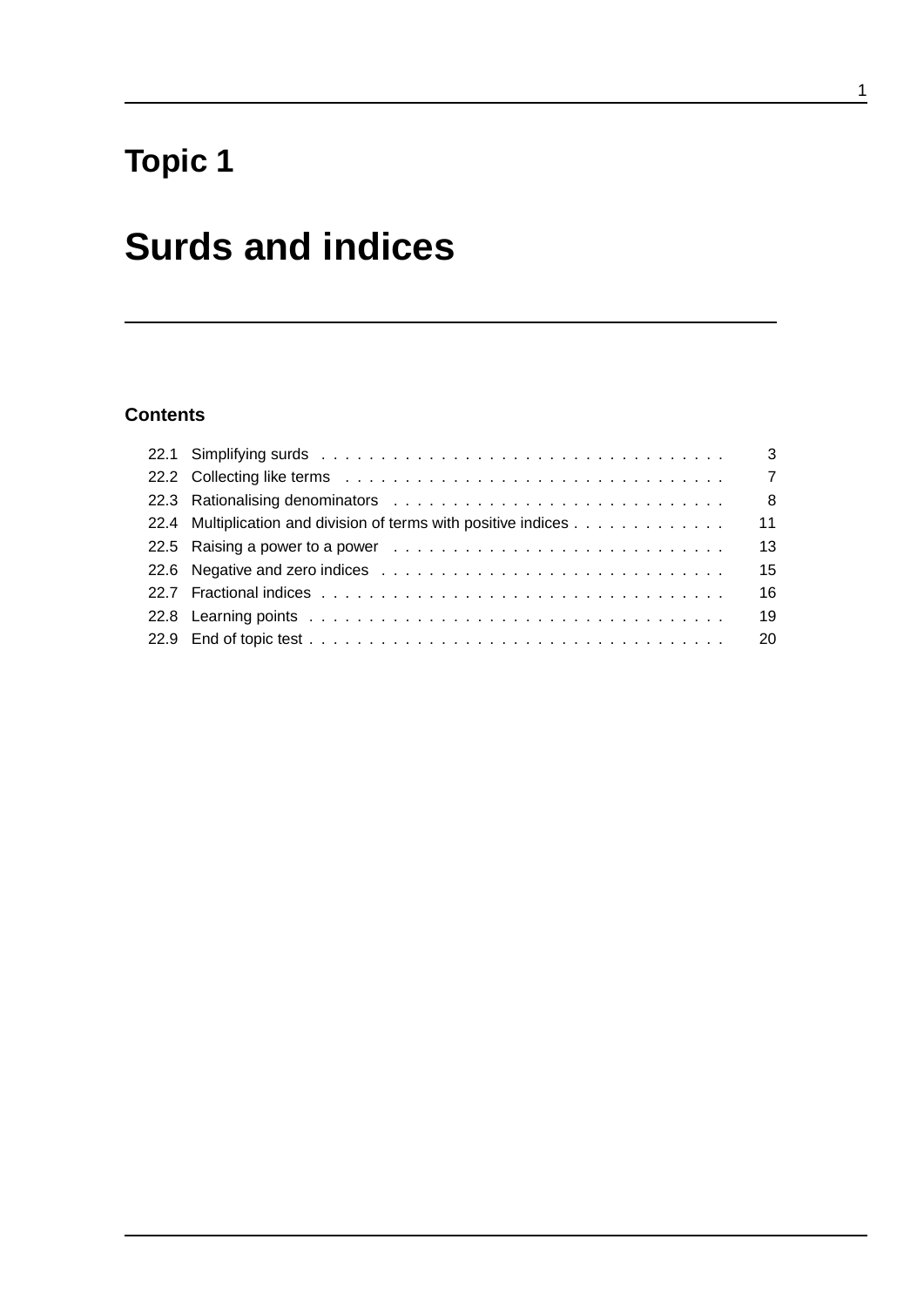### *Learning objectives*

*By the end of this topic, you should be able to*

- *simplify surds;*
- *rationalise denominators;*
- *multiply and divide using positive, negative and fractional indices;*
- *raise a power to a power and know what a power of zero means.*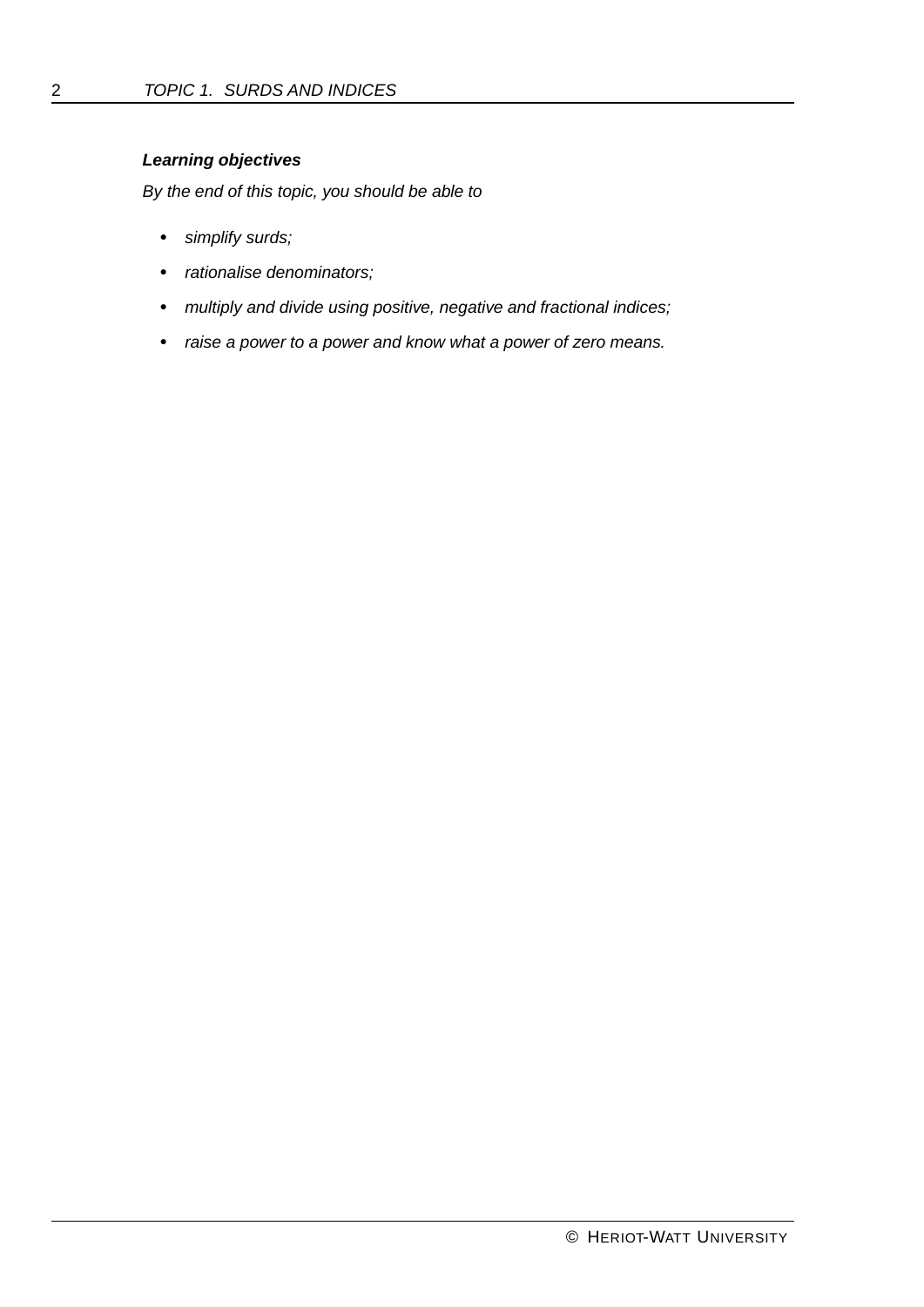# **1.1 Simplifying surds**

## **Simplifying surds**

A surd is an irrational number, which cannot be worked out exactly. It is a square root, cube root, etc.

For example,  $\sqrt{2}$ ,  $\sqrt{7}$ ,  $\sqrt[3]{5}$  are all surds but  $\sqrt{25}$ ,  $\sqrt{100}$ ,  $\sqrt[3]{8}$  are not since  $\sqrt{25}$  = 5 and  $\sqrt[3]{8}=2.$ 

Work through the following examples and take note of the general rule for multiplying surds.

 $\sqrt{8} = \sqrt{4 \times 2} = \sqrt{4} \times \sqrt{2} = 2\sqrt{2}$  $\sqrt{12} = \sqrt{4 \times 3} = \sqrt{4} \times \sqrt{3} = 2\sqrt{3}$  $\sqrt{75} = \sqrt{25 \times 3} = \sqrt{25} \times \sqrt{3} = 5\sqrt{3}$  $\sqrt{50} = \sqrt{25 \times 3} = \sqrt{25} \times \sqrt{3} = 5\sqrt{2}$ 

**Key point**

*Rule for multiplication:* $\sqrt{a} \times \sqrt{b} = \sqrt{a \times b}$ 

..........................................

#### **Examples**

#### **1.**

#### **Problem:**

Simplify √8

#### **Solution:**

First we look for factors of 8 that are **[squares](#page-25-0)**.

8 can be expressed as  $4 \times 2$ .

Using the rule for multiplication gives:  $\sqrt{8} = \sqrt{4 \times 2} = \sqrt{4}\sqrt{2} = 2\sqrt{2}$ 

..........................................

# **2.**

## **Problem:**

Simplify  $\sqrt{24}$ 

#### **Solution:**

First we look for factors of 24 that are squares.

24 can be expressed as  $4 \times 6$ .

Using the rule for multiplication gives:  $\sqrt{24} = \sqrt{(4 \times 6)} = \sqrt{4}\sqrt{6} = 2\sqrt{6}$ 

..........................................

## **3.**

**Problem:**

Simplify √48

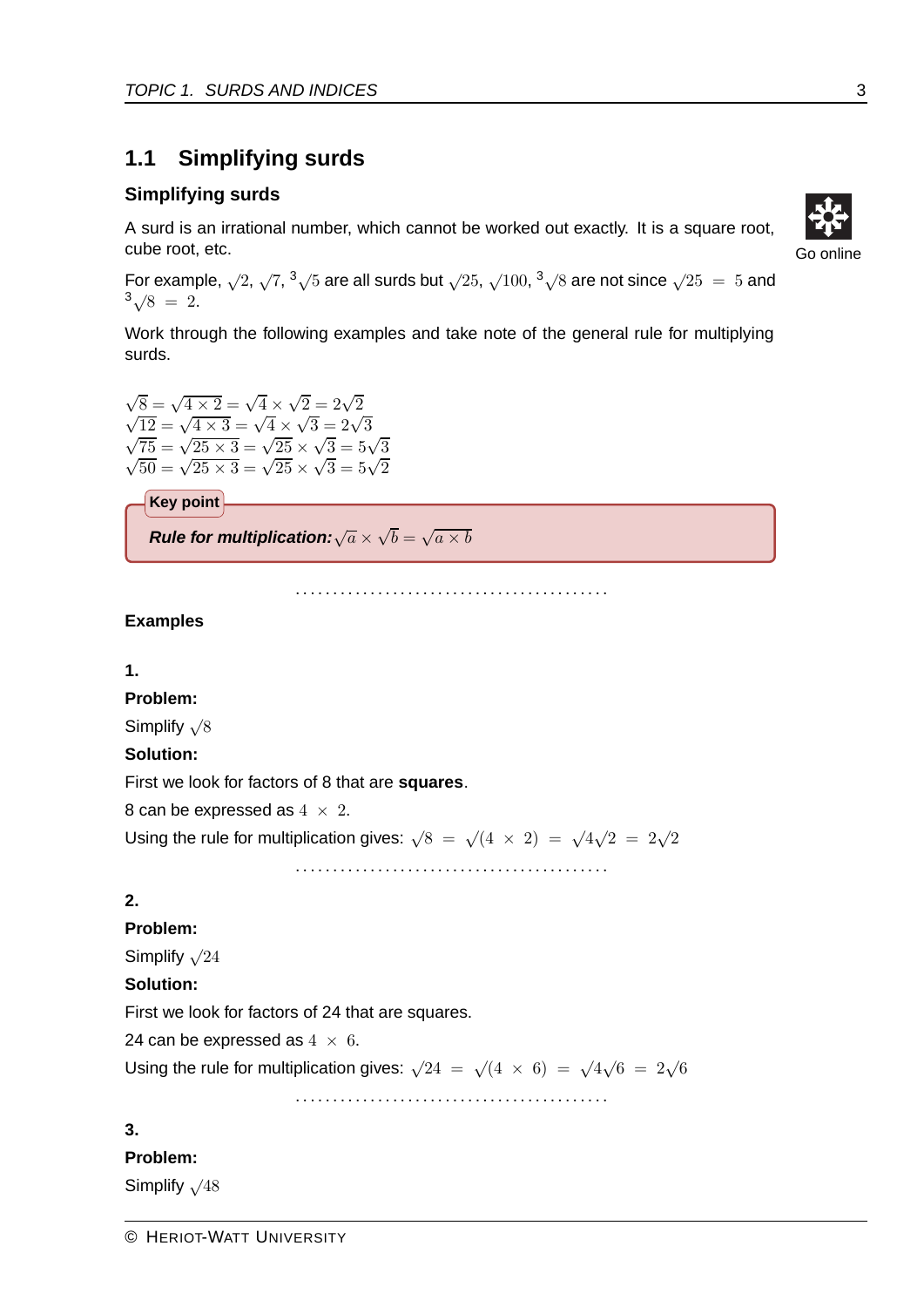#### **Solution:**

First we look for factors of 48 that are squares.

48 can be expressed as  $4 \times 12$ .

Using the rule for multiplication gives:  $\sqrt{48} = \sqrt{(4 \times 12)}$ 

but 12 can also be expressed as  $4 \times 3$  giving

 $\sqrt{48} = \sqrt{(4 \times 12)} = \sqrt{(4 \times 4 \times 3)} = \sqrt{4} \times \sqrt{4} \times \sqrt{3} = 2 \times 2 \times \sqrt{3} = 4\sqrt{3}$ 

..........................................

## **4.**

## **Problem:**

Use Pythagoras to calculate *x*, leaving your answer as a surd.



# **Solution:**  $x = \sqrt{4^2 - 2^2} = \sqrt{16 - 4} = \sqrt{12} = \sqrt{4} \times \sqrt{3} = 2\sqrt{3}$

<span id="page-7-0"></span>

|                   | Simplifying surds: Rule for multiplication practice |                                 |  |  |
|-------------------|-----------------------------------------------------|---------------------------------|--|--|
| $  \mathcal{S}  $ |                                                     | Q1: Simplify $\sqrt{45}$        |  |  |
| Go online         |                                                     |                                 |  |  |
|                   |                                                     | Q2: Simplify $\sqrt{72}$        |  |  |
|                   |                                                     |                                 |  |  |
|                   |                                                     | Q3: Simplify $\sqrt{32}$        |  |  |
|                   |                                                     |                                 |  |  |
|                   |                                                     | <b>Q4:</b> Simplify $\sqrt{50}$ |  |  |
|                   |                                                     |                                 |  |  |
|                   |                                                     | <b>Q5:</b> Simplify $\sqrt{54}$ |  |  |
|                   |                                                     |                                 |  |  |
|                   |                                                     | Q6: Simplify $\sqrt{80}$        |  |  |
|                   |                                                     |                                 |  |  |
|                   |                                                     |                                 |  |  |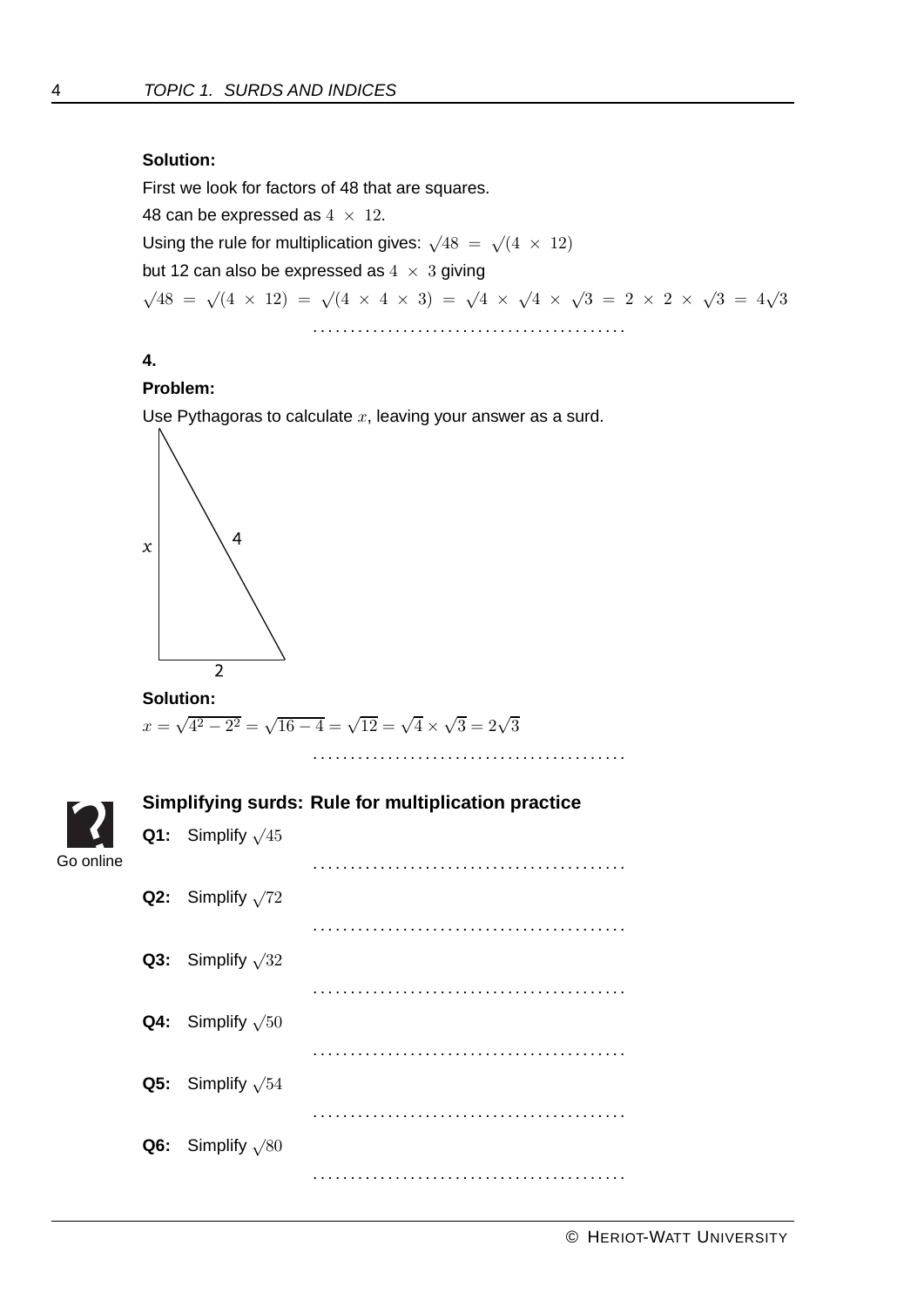

**Examples**

**1.**

**Problem:** Simplify  $\sqrt{\frac{20}{5}}$ 5 **Solution:**  $\sqrt{\frac{20}{5}} = \sqrt{4} = 2$ 

## **2.**

**Problem:** Simplify  $\sqrt{\frac{18}{75}}$ 

#### **Solution:**

$$
\sqrt{\frac{18}{75}} = \frac{\sqrt{18}}{\sqrt{75}} = \frac{\sqrt{9 \times 2}}{\sqrt{25 \times 3}} = \frac{3\sqrt{2}}{5\sqrt{3}}
$$

75

#### **3.**

**Problem:**

Simplify  $\sqrt{\frac{12}{75}}$ 75 **Solution:**

**Solution:**  

$$
\sqrt{\frac{12}{75}} = \frac{\sqrt{12}}{\sqrt{75}} = \frac{\sqrt{4} \times \sqrt{3}}{\sqrt{25} \times \sqrt{3}} = \frac{2\sqrt{3}}{5\sqrt{3}}
$$

 $\frac{2\sqrt{3}}{5\sqrt{3}} = \frac{2}{5}$ Note that the  $\sqrt{3}$  on the numerator and denominator cancel each other out.

..........................................

..........................................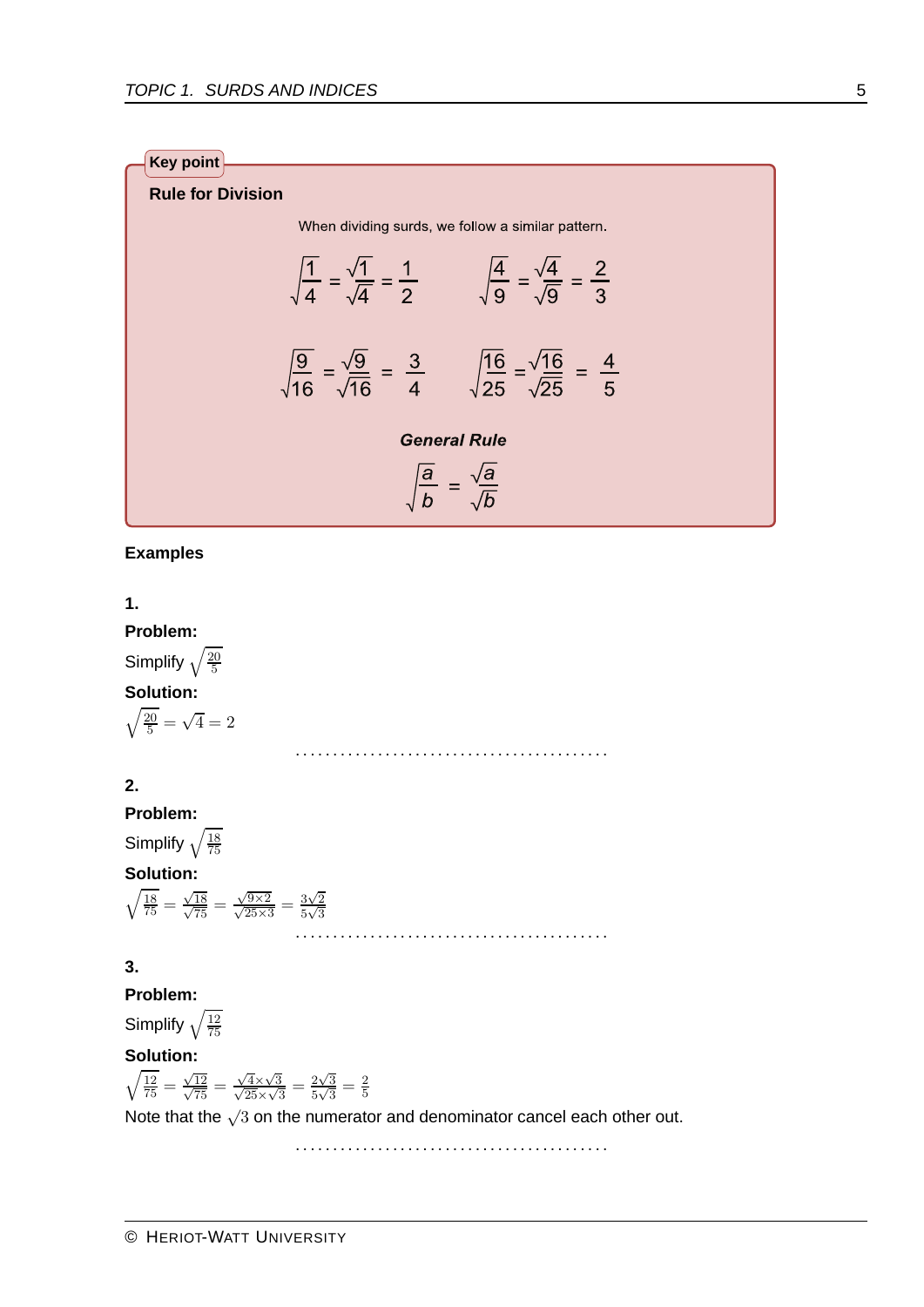<span id="page-9-1"></span><span id="page-9-0"></span>

|           | <b>Simplifying surds: Rule for division practice</b> |                                        |  |  |  |
|-----------|------------------------------------------------------|----------------------------------------|--|--|--|
| Go online | <b>Q7:</b> Simplify $\sqrt{\frac{80}{5}}$            |                                        |  |  |  |
|           | <b>Q8:</b> Simplify $\frac{\sqrt{98}}{\sqrt{28}}$    |                                        |  |  |  |
|           | <b>Q9:</b> Simplify $\frac{\sqrt{32}}{\sqrt{20}}$    |                                        |  |  |  |
|           | <b>Q10:</b> Simplify $\frac{\sqrt{200}}{\sqrt{50}}$  |                                        |  |  |  |
|           | <b>Q11:</b> Simplify $\sqrt{\frac{45}{12}}$          |                                        |  |  |  |
|           | <b>Q12:</b> Simplify $\sqrt{\frac{54}{30}}$          |                                        |  |  |  |
|           |                                                      |                                        |  |  |  |
|           | <b>Simplifying surds exercise</b>                    |                                        |  |  |  |
|           |                                                      | These questions are for practice only. |  |  |  |
| Go online | <b>Q13:</b> Simplify $\sqrt{27}$                     |                                        |  |  |  |
|           | <b>Q14:</b> Simplify $\sqrt{80}$                     |                                        |  |  |  |
|           | Q15: Simplify $\sqrt{300}$                           |                                        |  |  |  |
|           |                                                      |                                        |  |  |  |
|           | Q16: Simplify $\sqrt{44}$                            |                                        |  |  |  |
|           | <b>Q17:</b> Simplify $\sqrt{98}$                     |                                        |  |  |  |
|           | <b>Q18:</b> Simplify $\sqrt{125}$                    |                                        |  |  |  |
|           | <b>Q19:</b> Simplify $\sqrt{\frac{16}{9}}$           |                                        |  |  |  |
|           |                                                      |                                        |  |  |  |
|           | <b>Q20:</b> Simplify $\sqrt{\frac{24}{49}}$          |                                        |  |  |  |
|           | <b>Q21:</b> Simplify $\sqrt{\frac{81}{125}}$         |                                        |  |  |  |
|           |                                                      |                                        |  |  |  |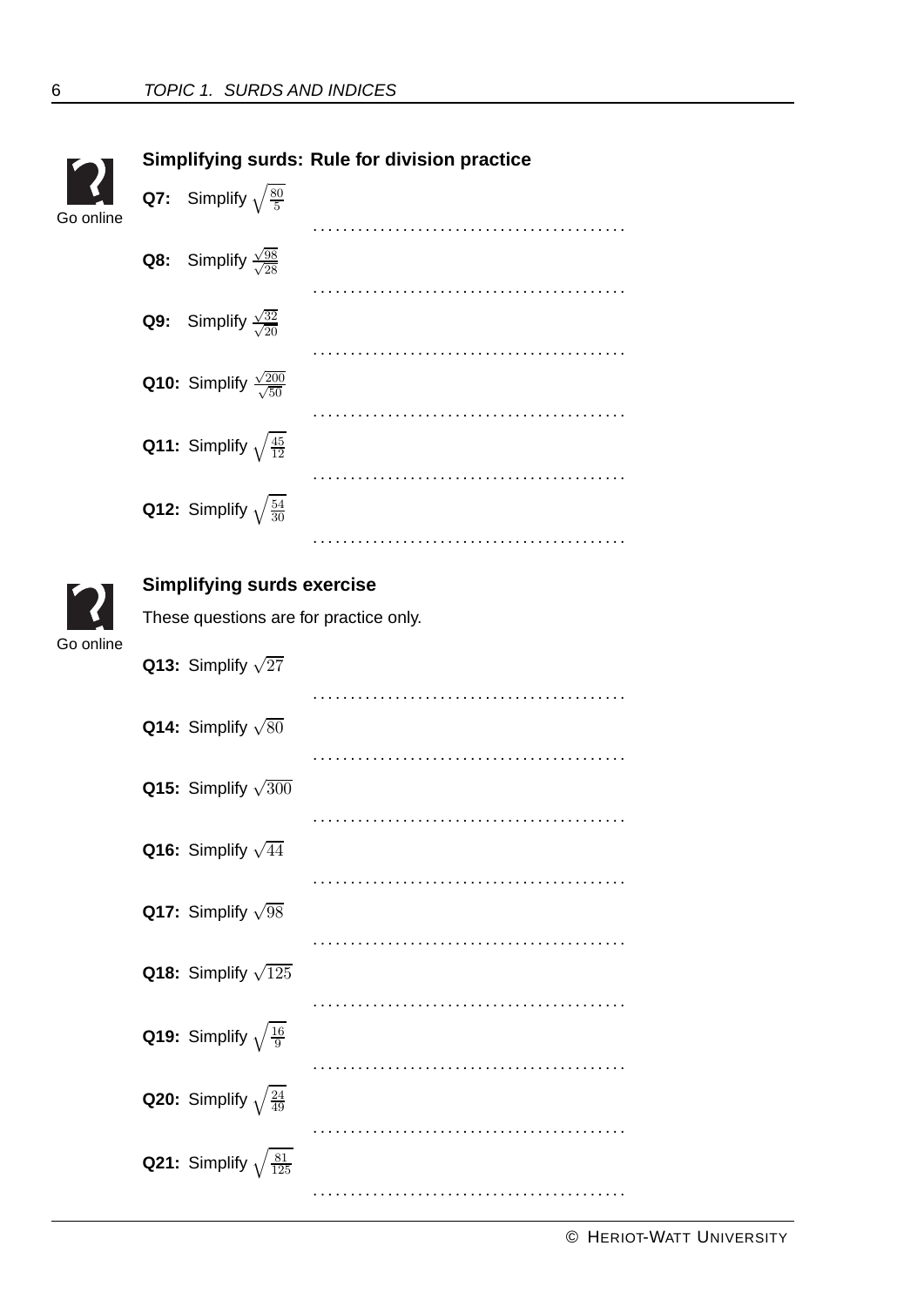| <b>Q22:</b> Simplify $\sqrt{\frac{32}{18}}$ |  |
|---------------------------------------------|--|
| <b>Q23:</b> Simplify $\sqrt{\frac{75}{72}}$ |  |

# **1.2 Collecting like terms**

Surds can also be simplified using the rules you already know from Algebra.

**Key point** You know that  $3x + 5x = 8x$  so it follows that  $3\sqrt{2} + 5\sqrt{2} = 8\sqrt{2}$ The same rules apply to subtraction for example,  $5\sqrt{3} - 2\sqrt{3} = 3\sqrt{3}$ The rules can be combined for example,  $2\sqrt{5} + 5\sqrt{5} - \sqrt{5} = 6\sqrt{5}$ You CANNOT simplify  $3\sqrt{2}+5\sqrt{3}$ 

<span id="page-10-0"></span>

| <b>Collecting like terms practice: Addition and subtraction</b> |  |  |  |  |
|-----------------------------------------------------------------|--|--|--|--|
|-----------------------------------------------------------------|--|--|--|--|

**Q24:**  $3\sqrt{3} + 2\sqrt{3}$ .......................................... **Q25:**  $\sqrt{2}+3\sqrt{2}+7\sqrt{2}$ .......................................... **Q26:**  $6\sqrt{3} - 2\sqrt{3}$ .......................................... **Q27:**  $3\sqrt{5} - 2\sqrt{5}$ .......................................... **Q28:**  $5\sqrt{7} - 2\sqrt{7} + \sqrt{7}$ . .......................................... **Key point** We can also use the rules of simplifying surds then collecting like terms. For example,  $\sqrt{50} + 3\sqrt{2} = \sqrt{25} \times \sqrt{2} + 3\sqrt{2}$  $= 5\sqrt{2} + 3\sqrt{2}$ 

#### <span id="page-10-1"></span>**Combining simplifying surds and collecting like terms practice**

**Q29:** Simplify  $\sqrt{18} + \sqrt{2}$ 

..........................................



 $= 8\sqrt{2}$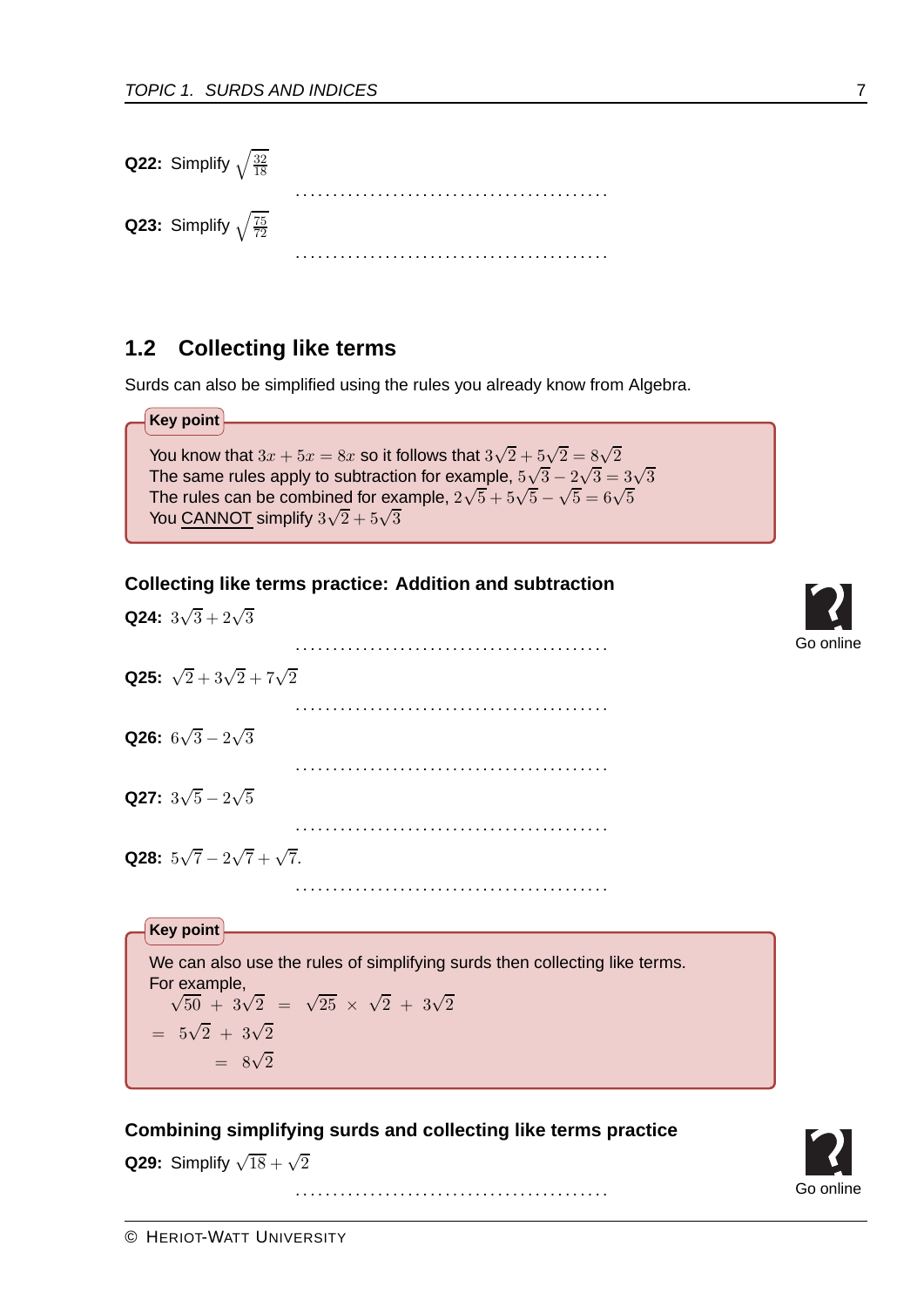<span id="page-11-0"></span>

|           | <b>Q30:</b> Simplify $7\sqrt{3} - \sqrt{27}$            |
|-----------|---------------------------------------------------------|
|           | <b>Q31:</b> Simplify $\sqrt{32} - 3\sqrt{2}$            |
|           | <b>Q32:</b> Simplify $2\sqrt{5} + \sqrt{45} - \sqrt{5}$ |
|           |                                                         |
|           | <b>Collecting like terms exercise</b>                   |
|           | These questions are for practice only.                  |
| Go online | <b>Q33:</b> Simplify $\sqrt{3} + 2\sqrt{3}$             |
|           | <b>Q34:</b> Simplify $5\sqrt{6} - 2\sqrt{6}$            |
|           | <b>Q35:</b> Simplify $\sqrt{5} + 7\sqrt{5} - 2\sqrt{5}$ |
|           | <b>Q36:</b> Simplify $5\sqrt{7}-\sqrt{28}$              |
|           | <b>Q37:</b> Simplify $\sqrt{98} + 2\sqrt{2} - \sqrt{2}$ |
|           |                                                         |

# **1.3 Rationalising denominators**

The purpose of rationalising a denominator is to turn the denominator into a whole number. Those of you with a modern scientific calculator will find that if you enter  $\frac{1}{\sqrt{2}}$ 2 your calculator will automatically rationalise the denominator giving  $\frac{\sqrt{2}}{2}.$ 

The way to rationalise a surd on the denominator is to multiply both the numerator and denominator by the surd.

 $\frac{\sqrt{2}}{\sqrt{2}}=1.$ 

#### **Examples**

**1.**

**Problem:**

Rationalise the denominator  $\frac{1}{\sqrt{2}}$ 2

**Solution:**

 $\frac{1}{\sqrt{2}} = \frac{1 \times \sqrt{2}}{\sqrt{2} \times \sqrt{2}}$  $\frac{1 \times \sqrt{2}}{\sqrt{2 \times 2}}$  $\frac{\times\sqrt{2}}{2\times\sqrt{2}}=\frac{\sqrt{2}}{\sqrt{2}}$  $\frac{\sqrt{2}}{\sqrt{4}} = \frac{\sqrt{2}}{2}$ 2 Note we multiplied by  $\frac{\sqrt{2}}{2}$  $\frac{\sqrt{2}}{\sqrt{2}}$ . Which simplifies to  $\frac{\sqrt{2}}{\sqrt{2}}$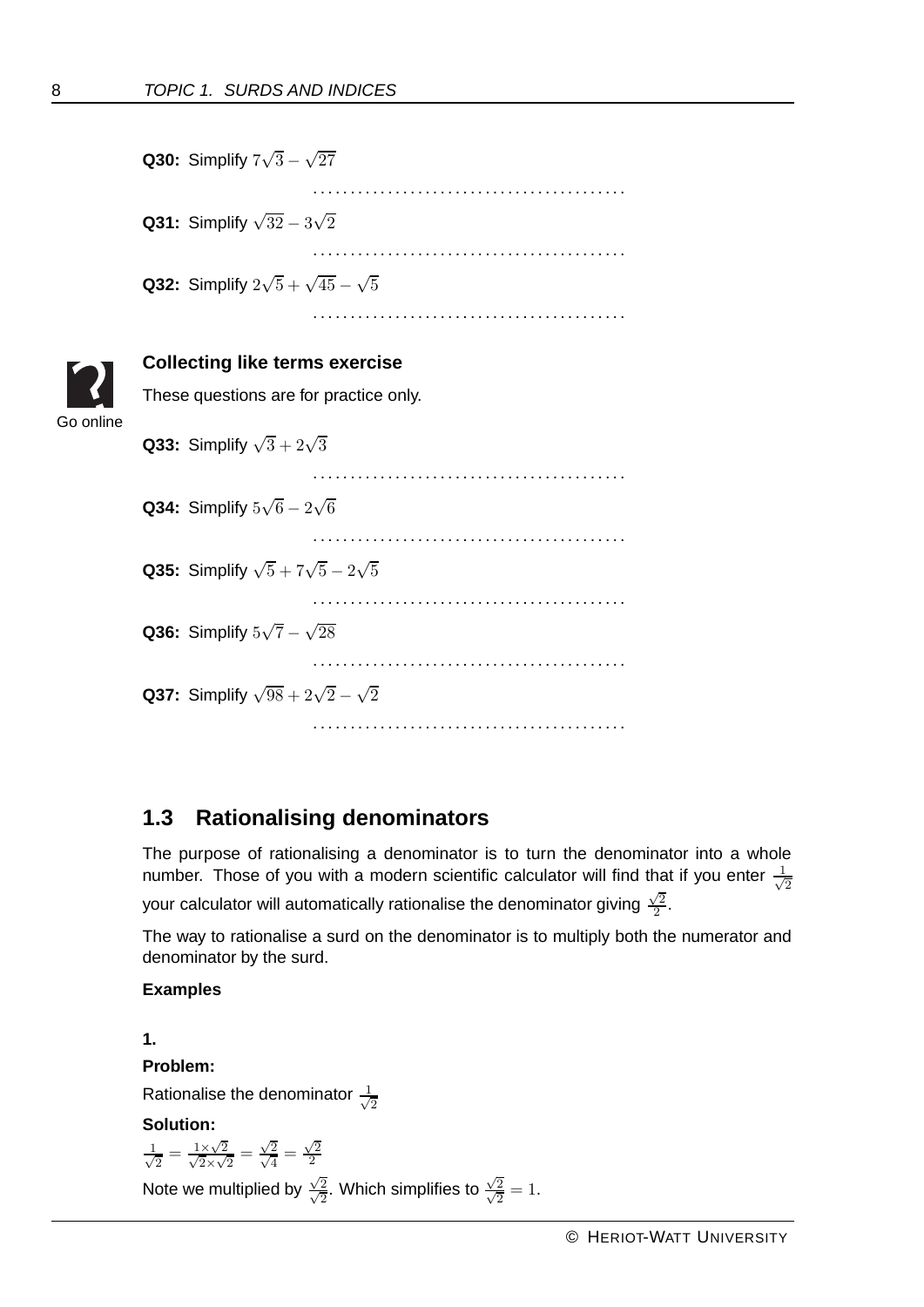So multiplying by  $\frac{\sqrt{3}}{2}$  $\frac{\sqrt{2}}{\sqrt{2}}$  will not change the value of  $\frac{1}{\sqrt{2}}$  just its appearance.

..........................................

## **2.**

## **Problem:**

Rationalise the denominator and simplify  $\frac{5}{\sqrt{4}}$ 10

## **Solution:**

$$
\frac{5}{\sqrt{10}} = \frac{5 \times \sqrt{10}}{\sqrt{10} \times \sqrt{10}} = \frac{5\sqrt{10}}{\sqrt{100}} = \frac{5\sqrt{10}}{10} = \frac{\sqrt{10}}{2}
$$

Note we multiplied by  $\frac{\sqrt{2}}{2}$  $\frac{\sqrt{10}}{\sqrt{10}}$ .

Remember you can simplify  $\frac{5}{10}$  to  $\frac{1}{2}$ .

..........................................

## **3.**

## **Problem:**

Rationalise the denominator and simplify  $\frac{2\sqrt{3}-1}{2\sqrt{6}}$ 

## **Solution:**

 $\frac{2\sqrt{3}-1}{2\sqrt{6}} = \frac{(2\sqrt{3}-1)\times\sqrt{6}}{2\sqrt{6}\times\sqrt{6}} = \frac{2\sqrt{18}-\sqrt{6}}{2\sqrt{36}}$  $\frac{\sqrt{18}-\sqrt{6}}{2\sqrt{36}} = \frac{2\times\sqrt{9}\times\sqrt{2}-\sqrt{6}}{2\times6} = \frac{6\sqrt{2}-\sqrt{6}}{12}$ 12

Note we multiplied by  $\frac{\sqrt{2}}{2}$  $\frac{\sqrt{6}}{\sqrt{6}}$ .

Remember to multiply out the brackets.

..........................................

## **4.**

## **Problem:**

Rationalise the denominator and simplify  $\frac{1}{2+\sqrt{3}}$ 

## **Solution:**

This is the most difficult type of expression to rationalise and simplify because it has a sum on the denominator.

We need to use a difference of two squares to deal with this type of expression.

Remember  $(x + y)(x - y) = x^2 - y^2$ 

So if we multiply the numerator and denominator by  $(2 - \sqrt{3})$  we will rationalise the denominator.

Giving  $\frac{1}{2+\sqrt{3}} = \frac{1 \times (2-\sqrt{3})}{(2+\sqrt{3})(2-\sqrt{3})} = \frac{2-\sqrt{3}}{2^2-\sqrt{3}^2} = \frac{2-\sqrt{3}}{4-3} = \frac{2-\sqrt{3}}{1}$  or  $2-\sqrt{3}$ Remember  $\sqrt{3}^2 = \sqrt{3} \times \sqrt{3} = \sqrt{9} = 3$ 

..........................................

# <span id="page-12-0"></span>**Rationalise the denominator practice**

Rationalise the denominator and simplify:

**Q38:** 
$$
\frac{1}{\sqrt{6}}
$$

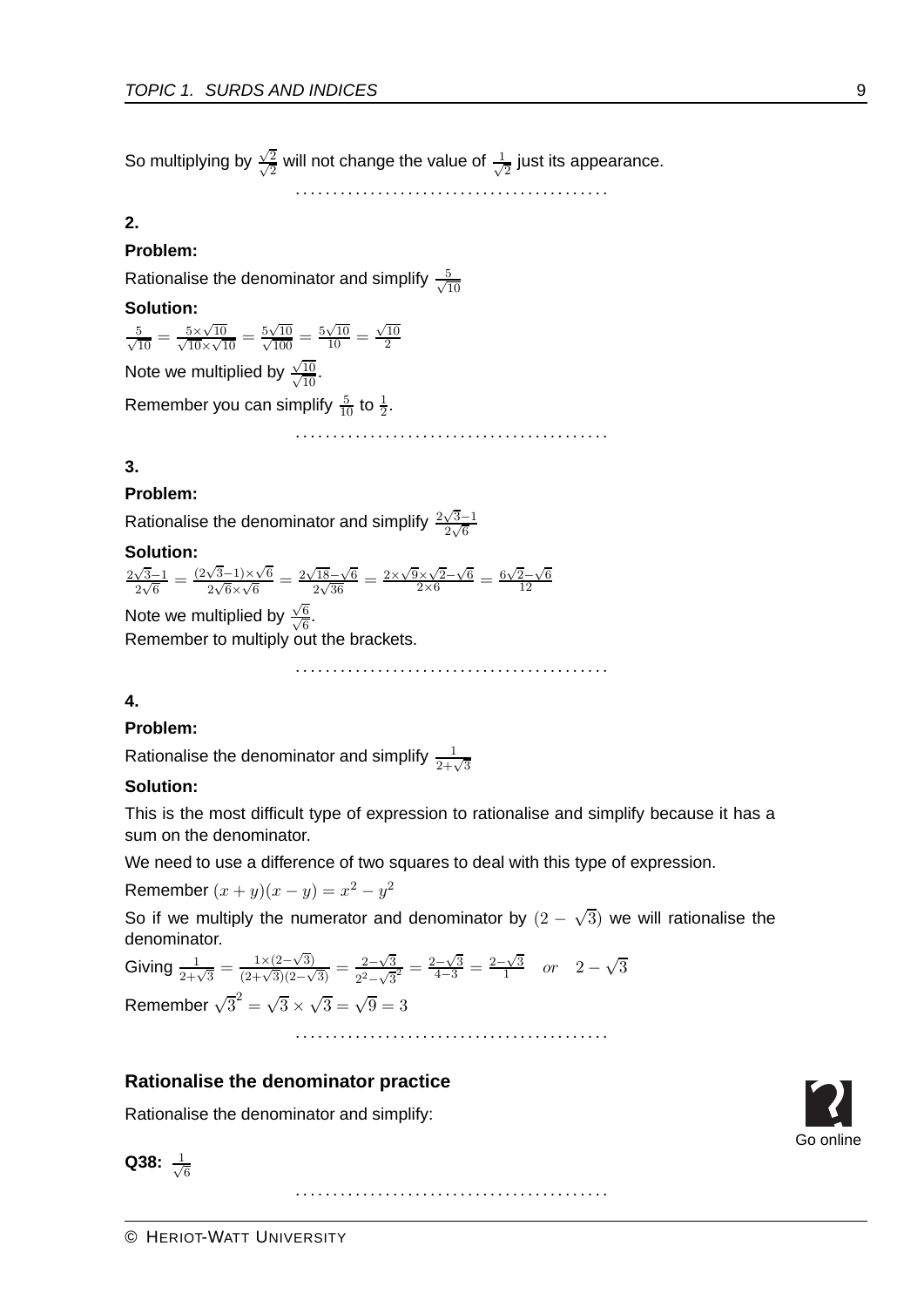<span id="page-13-0"></span>

|           | Q39: $\frac{3}{2\sqrt{3}}$                                                         |  |  |  |  |
|-----------|------------------------------------------------------------------------------------|--|--|--|--|
|           | .                                                                                  |  |  |  |  |
|           | <b>Q40:</b> $\frac{\sqrt{2}+1}{\sqrt{10}}$                                         |  |  |  |  |
|           |                                                                                    |  |  |  |  |
|           | <b>Q41:</b> $\frac{1}{\sqrt{5}-1}$                                                 |  |  |  |  |
|           |                                                                                    |  |  |  |  |
|           | <b>Rationalising denominators exercise</b>                                         |  |  |  |  |
| Go online | These questions are for practice only.                                             |  |  |  |  |
|           | <b>Q42:</b> Rationalise the denominator $\frac{1}{\sqrt{7}}$                       |  |  |  |  |
|           |                                                                                    |  |  |  |  |
|           | <b>Q43:</b> Rationalise the denominator and simplify $\frac{1}{\sqrt{13}}$         |  |  |  |  |
|           |                                                                                    |  |  |  |  |
|           | <b>Q44:</b> Rationalise the denominator and simplify $\frac{4}{\sqrt{2}}$          |  |  |  |  |
|           |                                                                                    |  |  |  |  |
|           | <b>Q45:</b> Rationalise the denominator and simplify $\frac{2}{\sqrt{14}}$         |  |  |  |  |
|           | <b>Q46:</b> Rationalise the denominator and simplify $\frac{5}{2\sqrt{10}}$        |  |  |  |  |
|           |                                                                                    |  |  |  |  |
|           | <b>Q47:</b> Rationalise the denominator and simplify $\frac{1+\sqrt{5}}{\sqrt{5}}$ |  |  |  |  |
|           |                                                                                    |  |  |  |  |
|           | <b>Q48:</b> Rationalise the denominator and simplify $\frac{1}{\sqrt{3}+1}$        |  |  |  |  |
|           |                                                                                    |  |  |  |  |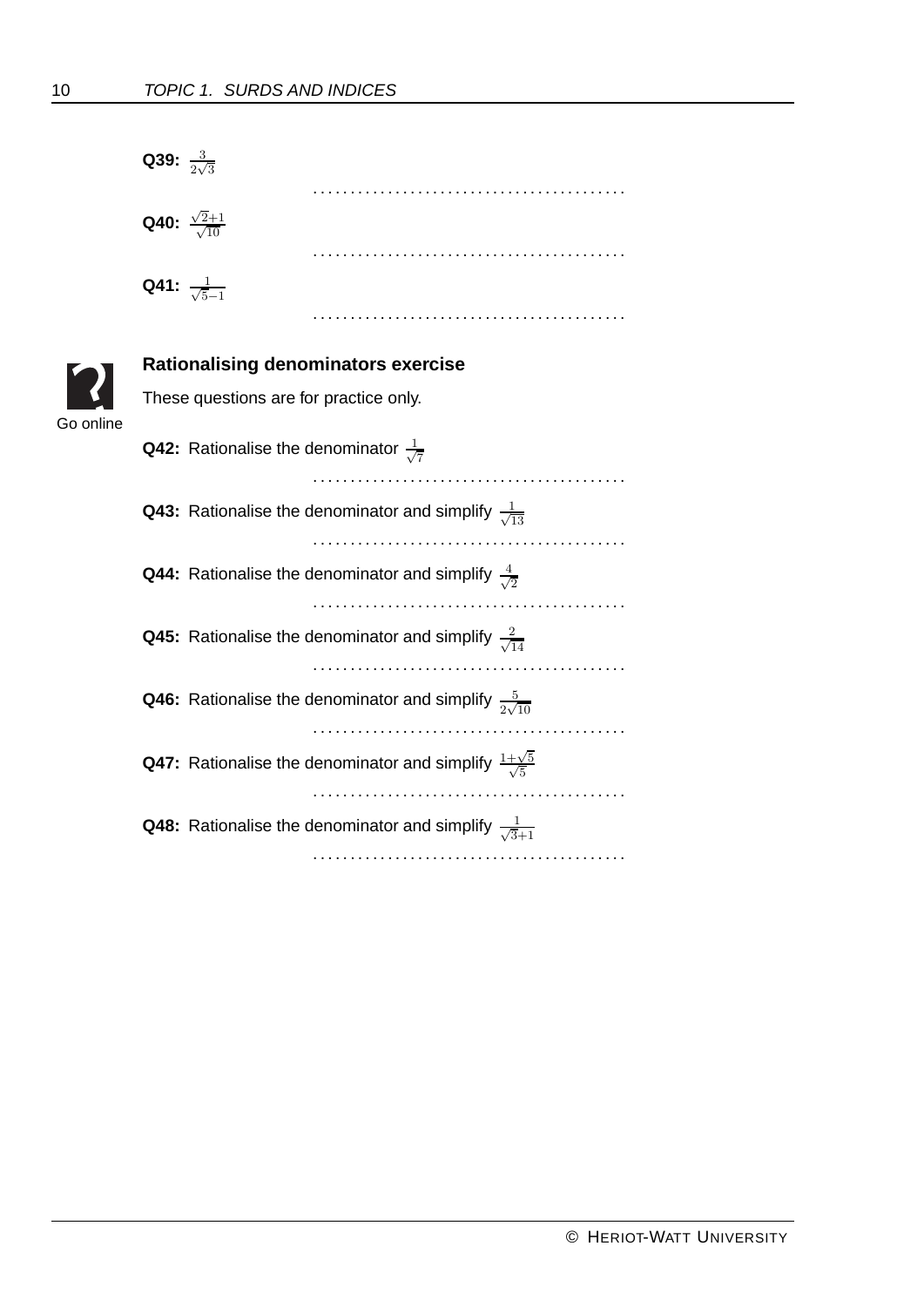# **1.4 Multiplication and division of terms with positive indices**

#### **Using the laws of indices**

Multiply an expression by a

```
a^1 = aa^2 = a \times aa^3 = a \times a \times aa^4 = a \times a \times a \times aa^5 = a \times a \times a \times a \times aa^6 = a \times a \times a \times a \times a \times aa^7 = a \times a \times a \times a \times a \times aa^8 = a \times a \times a \times a \times a \times a \times aa^9 = a \times a \times a \times a \times a \times a \times a \times aa^{10} = a \times a \times a \times a \times a \times a \times a \times a \times a
```
#### Multiply the expression below by  $a \times a$

$$
a1 \times a9 = a \times a \times a \times a \times a \times a \times a \times a \times a \times a \times a
$$
  
= a<sup>10</sup>  
= a<sup>1+9</sup>  
General Rule  

$$
an \times am = an+m
$$

$$
a6 x a4 = a x a x a x a x a x a x a x a x a
$$
  
= a<sup>10</sup>  
= a<sup>6+4</sup>

Multiply the expression below by  $\frac{a}{a}$ 

$$
\frac{a^{4}}{a^{1}} = \frac{a \times a \times a \times a}{a}
$$
\n
$$
= \frac{a \times a \times a}{1}
$$
\n
$$
= a^{3}
$$
\n
$$
= a^{4-1}
$$
\n
$$
\frac{a^{n}}{a^{n}} = a^{n-m}
$$
\n
$$
\frac{a^{7}}{a^{4}} = \frac{a \times a \times a \times a \times a \times a \times a}{a \times a \times a \times a \times a}
$$
\n
$$
= a^{3}
$$
\n
$$
= a^{7-4}
$$

#### ..........................................

#### **Examples**

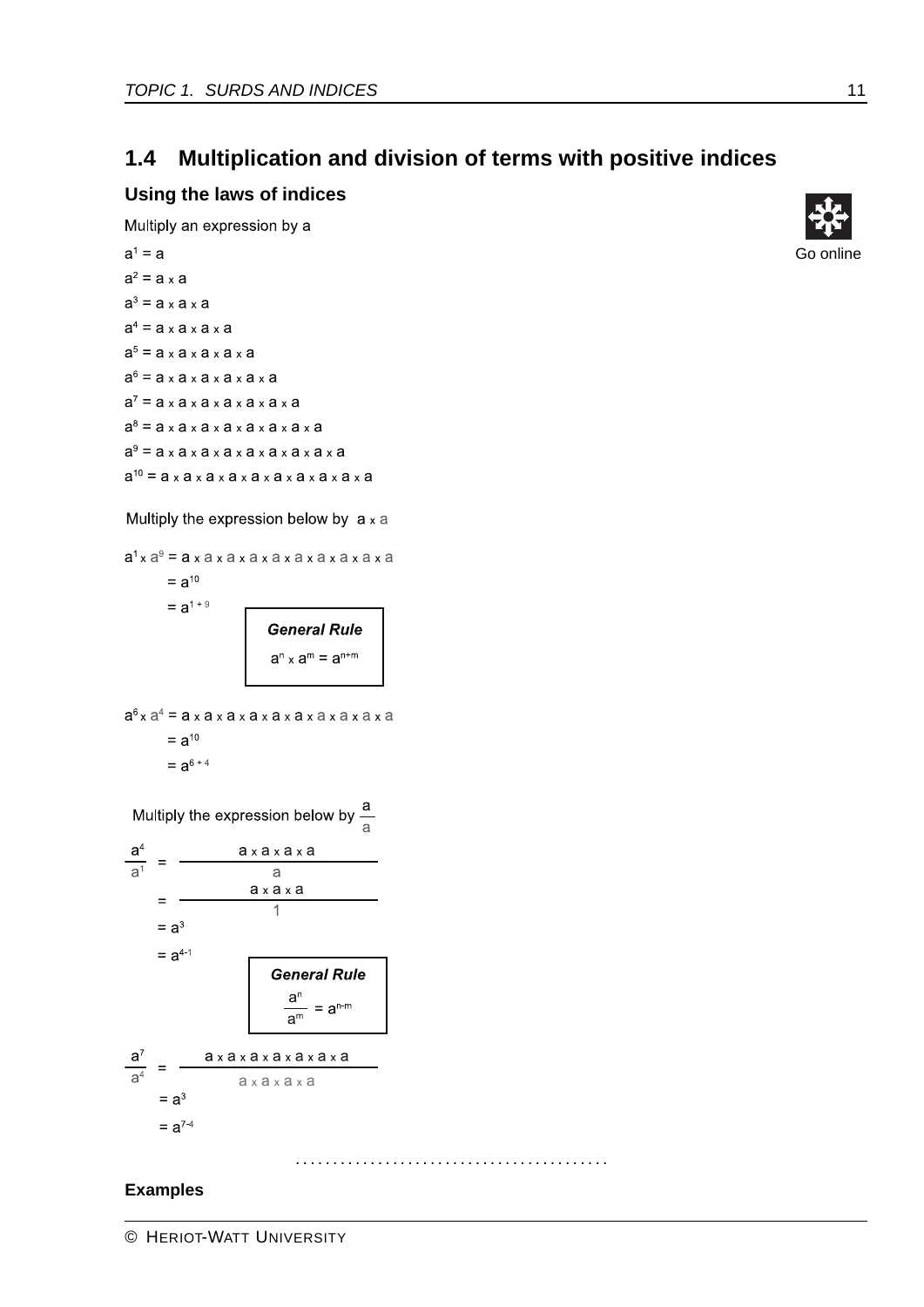#### **1.**

**Problem:** Simplify  $x^3 \times x^5 \div x^4$ **Solution:**  $x^3 \times x^5 \div x^4 = x^{3+5-4} = x^4$ 

..........................................

..........................................

# **2.**

**Problem:** Simplify  $\frac{x^5 \times x^4}{x^2}$ ,  $x \neq 0$ **Solution:**  $\frac{x^5 \times x^4}{x^2} = x^{5+4-2} = x^7$ 

## **3.**

**Problem:** Simplify  $3x^{\frac{1}{3}} \times 4x^{\frac{2}{3}}$ **Solution:**  $3x^{\frac{1}{3}} \times 4x^{\frac{2}{3}} = 3 \times 4 \times x^{\frac{1}{3}} \times x^{\frac{2}{3}}$  $= 3 \times 4 \times x^{\frac{1}{3} + \frac{2}{3}}$  $= 12 \times x^{\frac{3}{3}}$  $= 12x^1$ = 12*<sup>x</sup>* ..........................................



## <span id="page-15-0"></span>**Multiplication and division of indices practice**



**Q50:** Simplify  $\frac{x^6 \times x^2}{x^3}$ ,  $x \neq 0$ 

..........................................

**Q51:** Simplify  $2x^{\frac{1}{4}} \times 5x^{\frac{1}{4}}$ 



## <span id="page-15-1"></span>**Multiplication and division of indices exercise**

These questions are for practice only.



..........................................

**Q53:** Simplify  $\frac{x^3 \times x^2}{x^4}$ ,  $x \neq 0$ 

..........................................

..........................................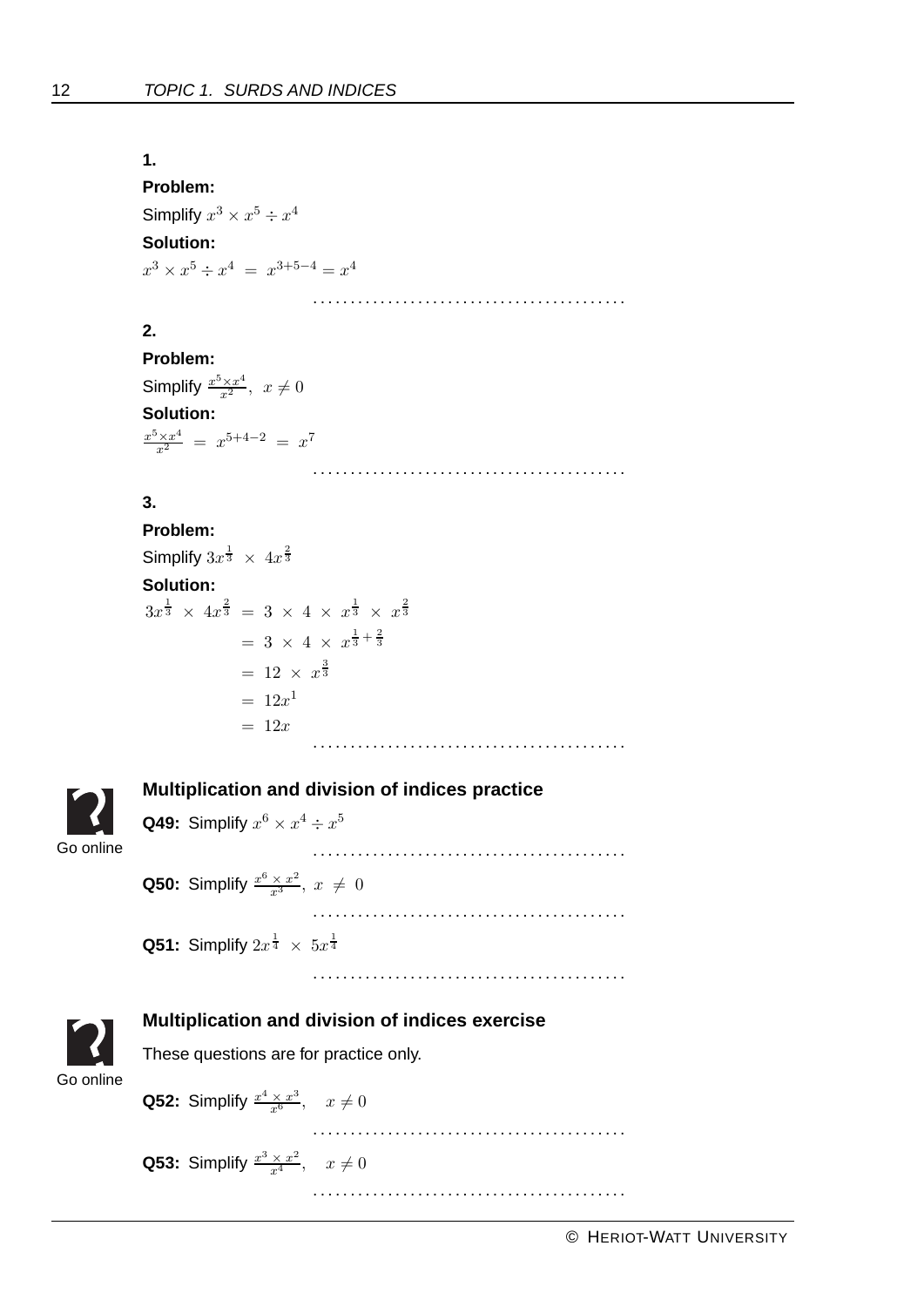**Q54:** Simplify  $\frac{x^6 \times 2x^5}{x^3}$ ,  $x \neq 0$ .......................................... **Q55:** Simplify  $2a^{\frac{1}{2}} \times 4a^{\frac{3}{2}}$ ..........................................

# **1.5 Raising a power to a power**

#### **How to raise a power to a power**

```
(a^x)^y if x = 1 and y = 1=(a^1)^1=(a)^{1}= a
(a^x)^y if x = 4 and y = 2=(a^4)^2=(a \times a \times a \times a)^2=(a \times a \times a \times a)(a \times a \times a \times a)= a^8= a^{4 \times 2}
```


# **Key point**

We now have three laws of indices.

1. 
$$
a^{m} \times a^{n} = a^{m+n}
$$
  
2. 
$$
\frac{a^{m}}{a^{n}} = a^{m-n}
$$
  
3. 
$$
(a^{m})^{n} = a^{m \times n}
$$

## **Example**

#### **Problem:**

Simplify  $(a^3)^5$ .

#### **Solution:**

 $(a^3)^5 = a^{3 \times 5} = a^{15}$ 

..........................................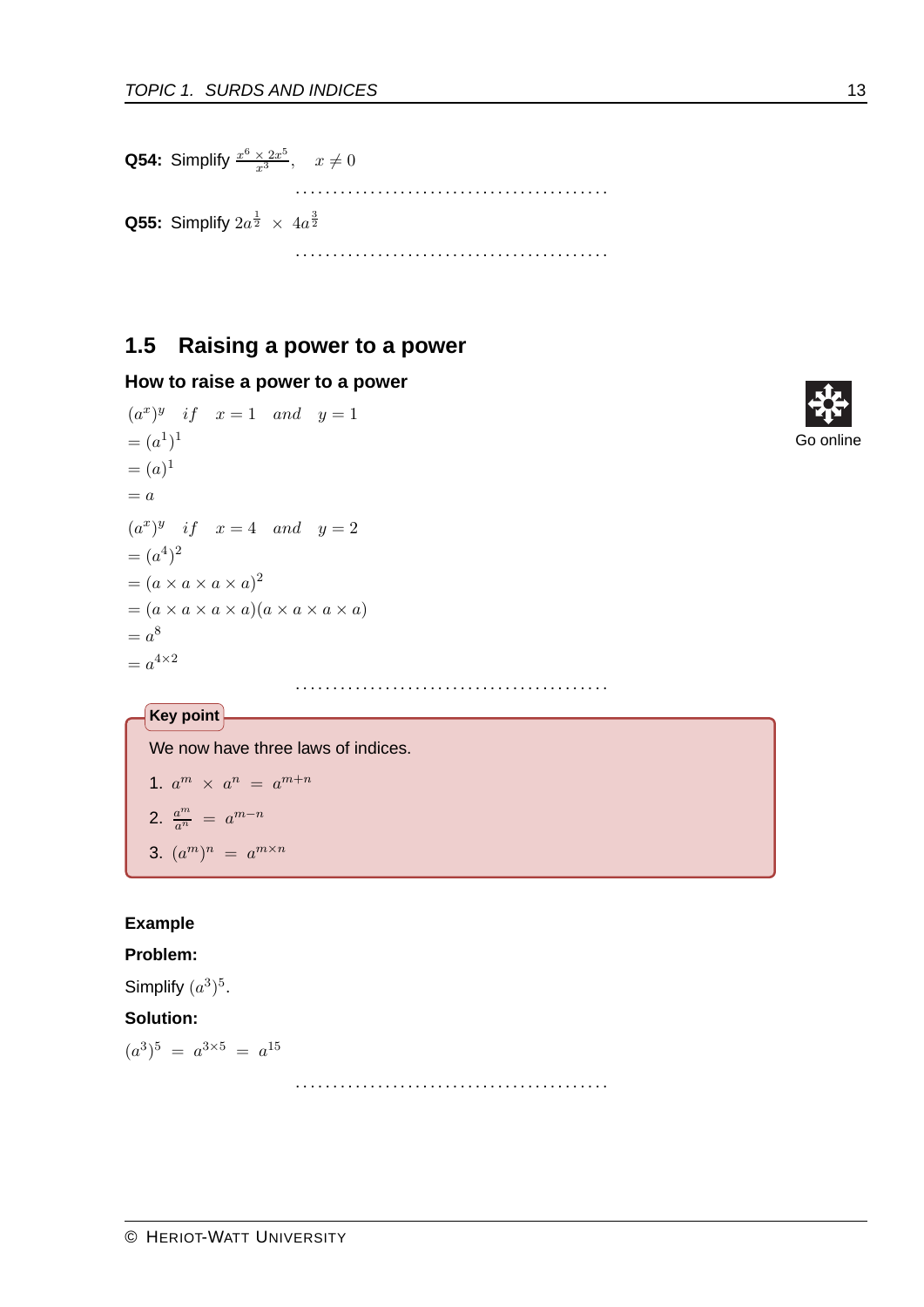#### **Examples**

<span id="page-17-0"></span>Go online

<span id="page-17-1"></span>Go online

```
1.
Problem:
Simplify (2y^4)^2.
Solution:
(2y^4)^2 = 2^2 \times y^{4 \times 2} = 4y^8..........................................
2.
Problem:
Simplify (2g^{\frac{1}{2}})^6.
Solution:
(2g^{\frac{1}{2}})^6 = 2^6 \times g^{\frac{1}{2} \times 6} = 64g^{\frac{6}{2}} = 64g^3..........................................
Raising powers practice
Q56: Simplify (a^2)^7..........................................
Q57: Simplify (3y^4)^3..........................................
Q58: Simplify (5m^{\frac{3}{2}})^2..........................................
Using three laws of indices exercise
Q59: Simplify (a^6)^2..........................................
Q60: Simplify (2b3)2
                           ..........................................
Q61: Simplify (f^4)^2 \times f^3..........................................
Q62: Simplify (4m^{\frac{1}{3}})^3..........................................
Q63: Simplify (2n^{\frac{1}{2}})^2 \times (3n^5)^2..........................................
```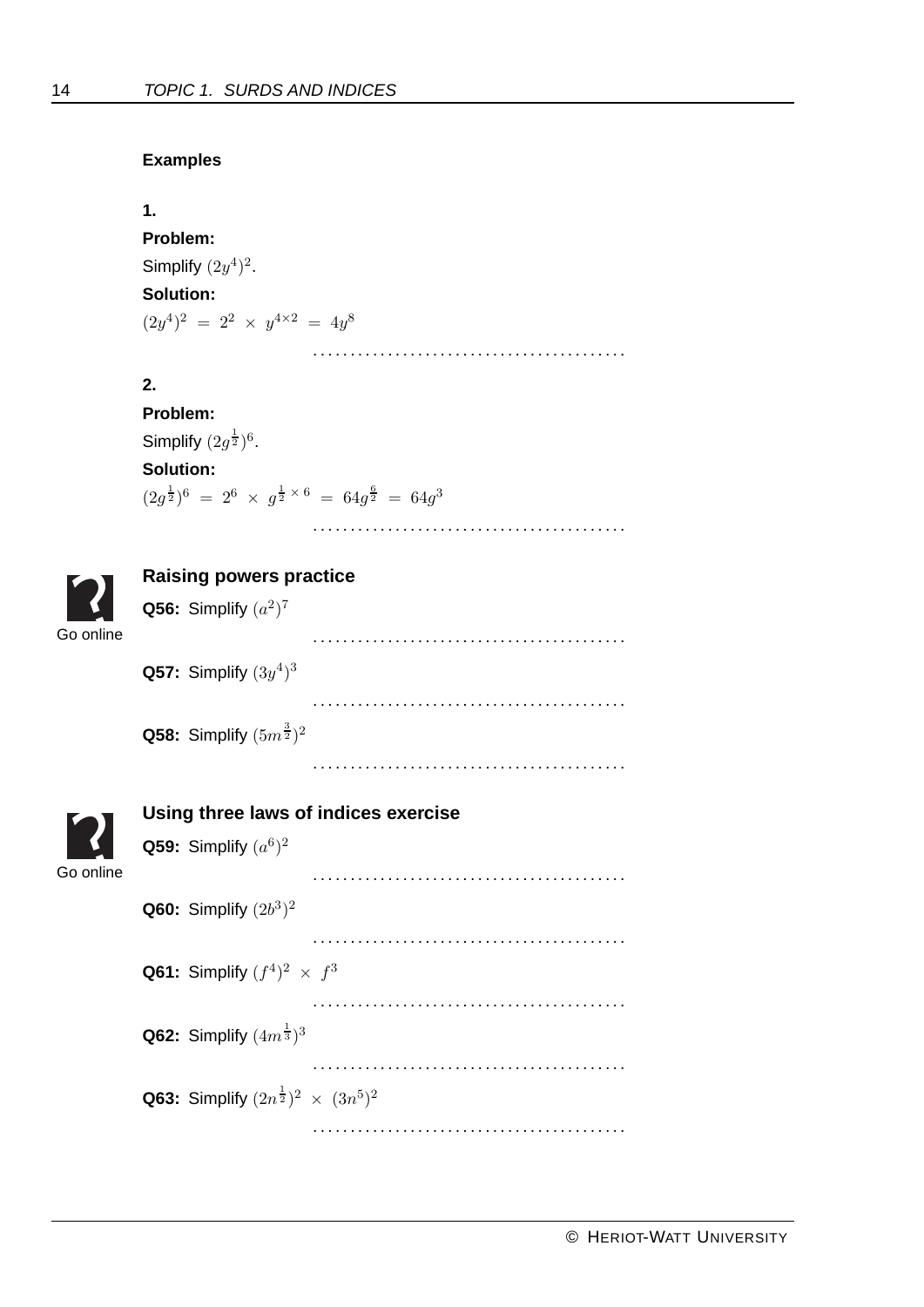# **1.6 Negative and zero indices**

## **Negative and zero indices**

$$
If \quad x = 0
$$
\n
$$
a^{0} = 1
$$
\n
$$
If \quad x = -2
$$
\n
$$
a^{-2} = \frac{1}{a \times a}
$$
\n
$$
If \quad x = -5
$$
\n
$$
a^{-5} = \frac{1}{a \times a \times a \times a \times a}
$$
\n
$$
\dots
$$



We now have five laws of indices.

$$
1. \, a^m \times a^n \, = \, a^{m+n}
$$

$$
2. \ \frac{a^m}{a^n} = a^{m-n}
$$

$$
3. \ (a^m)^n = a^{m \times n}
$$

4. 
$$
a^0 = 1
$$

5. 
$$
a^{-m} = \frac{1}{a^m}
$$

## **Examples**

## **1.**

## **Problem:**

Simplify, giving your answer with a positive index  $a^{-5} \times a^4 \times a^{-3}$ 

## **Solution:**

 $a^{(-5)+4+(-3)} = a^{-4} = \frac{1}{a^4}$ 

..........................................

..........................................

# **2.**

# **Problem:**

Simplify, giving your answer with a positive index  $\frac{y^7}{y^{10}}$ *y*10

# **Solution:**

 $y_1^7$  =  $y^{7-10}$  =  $y^{-3}$  =  $\frac{1}{y^3}$ 

## **3.**

# **Problem:**

Simplify  $(2g<sup>-2</sup>)<sup>3</sup>$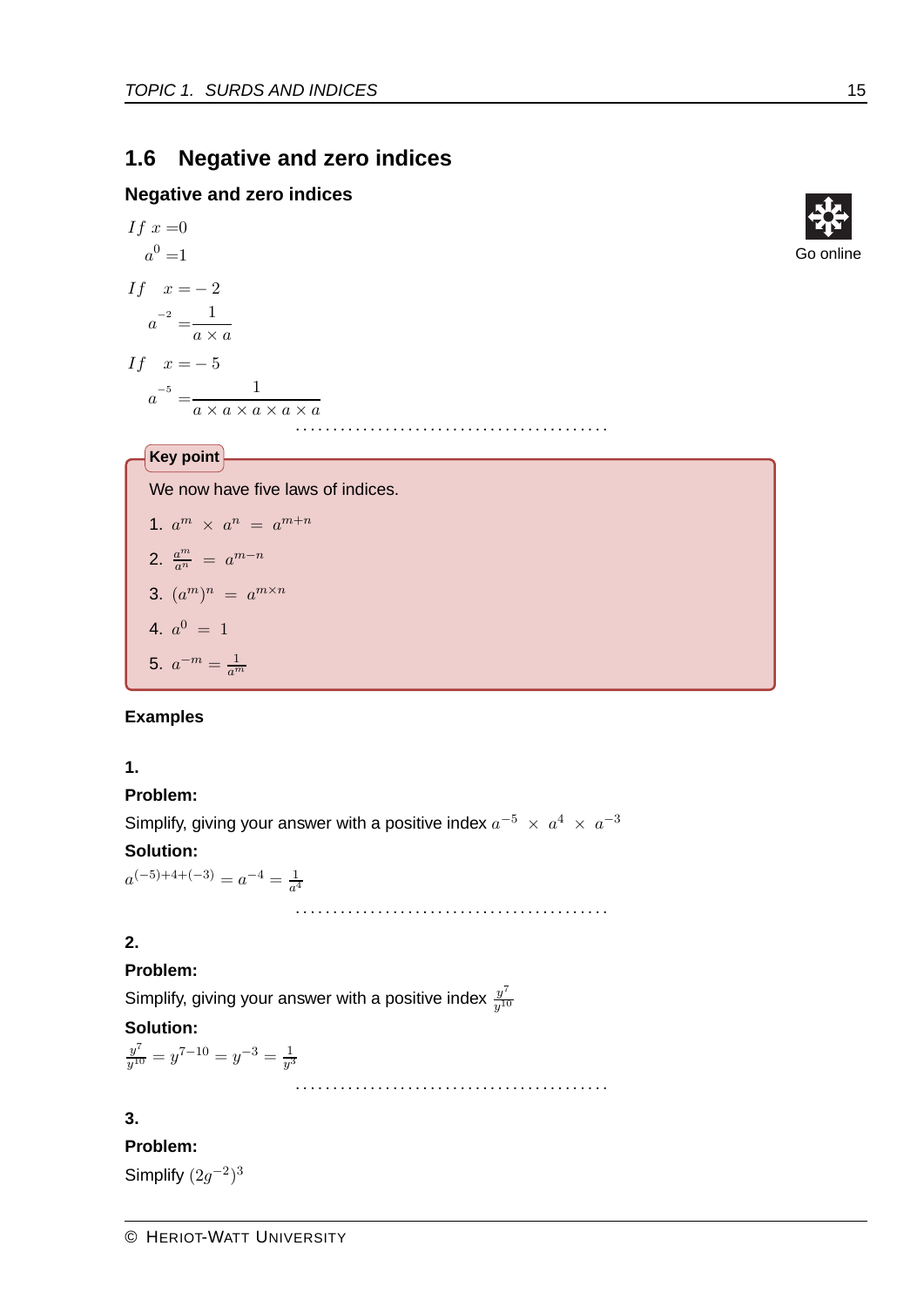# <span id="page-19-1"></span><span id="page-19-0"></span>**Solution:**  $(2g^{-2})^3 = 2^3 \times g^{-2 \times 3} = 8g^{-6} = \frac{8}{g^6}$ .......................................... **Negative and zero indices practice Q64:** Simplify, giving your answer with a positive index  $\frac{a^{-3} \times a^{5}}{a^{2}}$ *a*2 .......................................... **Q65:** Simplify, giving your answer with a positive index (3*m*−4)<sup>2</sup> .......................................... Q66: Simplify, giving your answer with a positive index  $\frac{y^{-10} \times y^{\frac{3}{2}}}{v^{\frac{1}{2}}}$ *y* .......................................... **Using five laws of indices exercise** Go online These exercises are for further practice of five laws of indices. **Q67:** Simplify  $a^{-2} \times a^2$ .......................................... **Q68:** Simplify (*t*−5)<sup>2</sup> .......................................... **Q69:** Simplify (5*b*−7)<sup>2</sup> .......................................... **Q70:** Simplify, giving your answer with a positive index  $\frac{f^3 \times f^{-8}}{f^2}$ *f*2 .......................................... **Q71:** Simplify, giving your answer with a positive index  $\frac{2k^5 \times 3k^{-7}}{6k^4}$  $6k<sup>4</sup>$ .......................................... **Q72:** Simplify, giving your answer with a positive index  $(2n^{\frac{1}{2}})^4 \times (10n^{-\frac{3}{2}})^2$ ..........................................

# **1.7 Fractional indices**

The purpose of a fractional index is to define a surd.

 $a^{\frac{1}{2}} = \sqrt{a}$   $a^{\frac{1}{3}} = \sqrt[3]{a}$   $a^{\frac{1}{4}} = \sqrt[4]{a}$   $a^{\frac{3}{2}} = \sqrt{a^3}$   $a^{\frac{2}{3}} = \sqrt[3]{a^2}$ 

In essence the numerator of the index is the power and the denominator is the root.



# **Changing fractional indices**

 $a^{\frac{x}{y}} = \sqrt[y]{a^x}$ 

Go online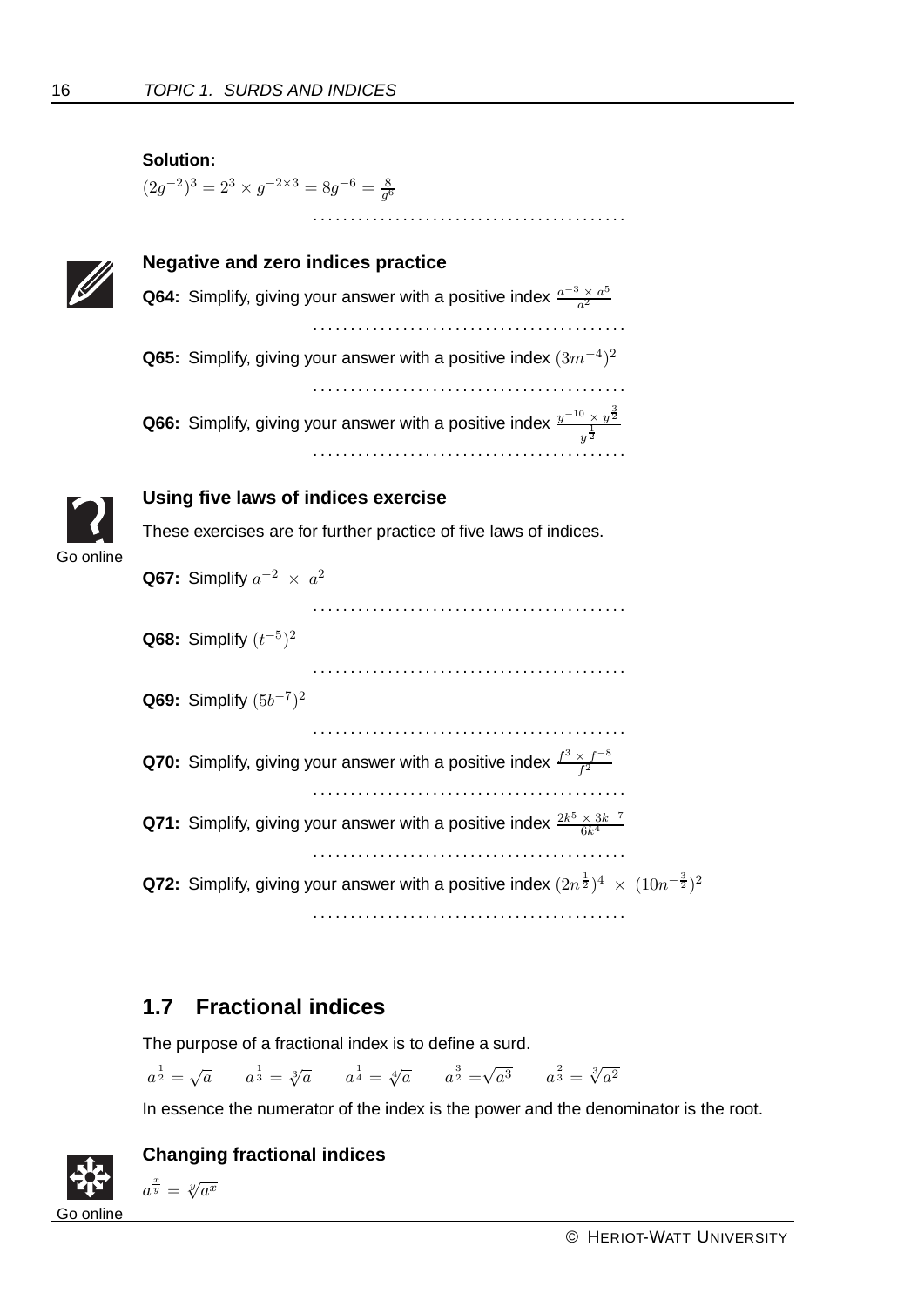If  $x = 1$  and  $y = 2$  then  $a^{\frac{1}{2}} = \sqrt{a}$ If  $x = 3$  and  $y = 2$  then  $a^{\frac{3}{2}} = \sqrt{a^3}$ If  $x = 4$  and  $y = 3$  then  $a^{\frac{4}{3}} = \sqrt[3]{a^4}$ If  $x = 4$  and  $y = 4$  then  $a^{\frac{4}{4}} = \sqrt[4]{a^4} = a$ 

..........................................

We now have six laws of indices.

1. 
$$
a^m \times a^n = a^{m+n}
$$
  
\n2.  $\frac{a^m}{a^n} = a^{m-n}$   
\n3.  $(a^m)^n = a^{m \times n}$   
\n4.  $a^0 = 1$   
\n5.  $a^{-m} = \frac{1}{a^m}$   
\n6.  $a^{\frac{m}{n}} = \sqrt[n]{a^m}$ 

**Key point**

#### **Examples**

#### **1.**

**Problem:**

Evaluate  $25^{\frac{1}{2}}$ 

# **Solution:**

 $25^{\frac{1}{2}} = \sqrt{25} = 5$ 

**2.**

### **Problem:**

Evaluate  $25^{\frac{3}{2}}$ 

#### **Solution:**

 $25^{\frac{3}{2}} = \sqrt[2]{25^3} = 5^3 = 125$ 

It does not matter whether you square root or cube the term first and since you probably don't know 25<sup>3</sup> it is easier to find  $\sqrt{25}$  then cube the answer.

..........................................

**3.**

## **Problem:**

Evaluate  $8^{-\frac{1}{3}}$ 

#### **Solution:**

 $8^{-\frac{1}{3}} = \frac{1}{8^{\frac{1}{3}}} = \frac{1}{\sqrt[3]{8}} = \frac{1}{2}$ 

• Remember a negative index moves the term onto the denominator.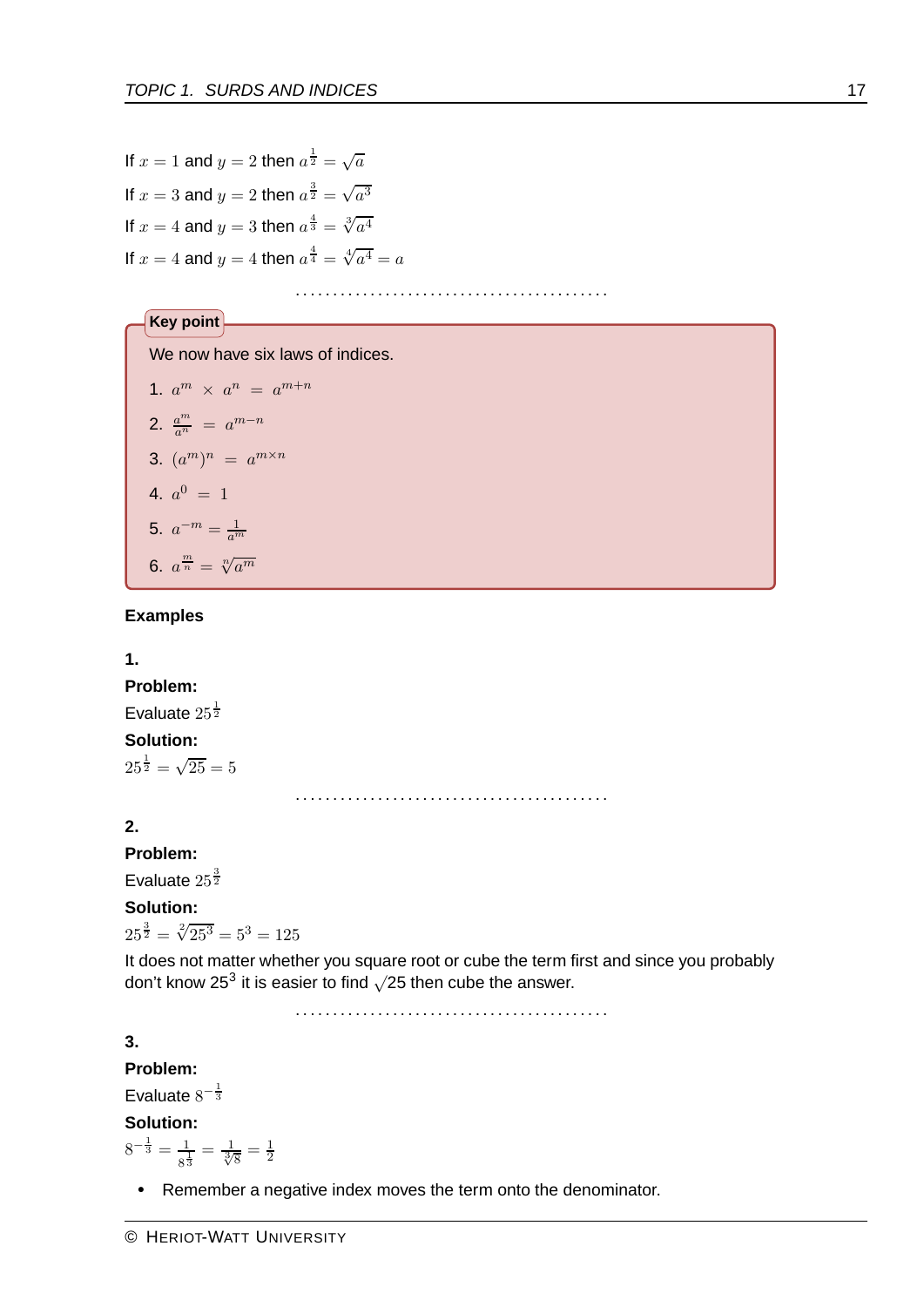- The power a third means the cube root.
- <span id="page-21-0"></span>• The cube root of 8 is 2 because  $2^3 = 8$

..........................................

..........................................

<span id="page-21-1"></span>

|           | <b>Fractional indices practice</b>        |                                                                      |  |  |  |
|-----------|-------------------------------------------|----------------------------------------------------------------------|--|--|--|
| Go online | <b>Q73:</b> Evaluate $9^{\frac{1}{2}}$    |                                                                      |  |  |  |
|           |                                           |                                                                      |  |  |  |
|           | <b>Q74:</b> Evaluate $49^{\frac{1}{2}}$   |                                                                      |  |  |  |
|           |                                           |                                                                      |  |  |  |
|           | Q75: Evaluate $27^{\frac{1}{3}}$          |                                                                      |  |  |  |
|           | <b>Q76:</b> Evaluate $16^{\frac{1}{4}}$   |                                                                      |  |  |  |
|           | <b>Q77:</b> Evaluate $27^{\frac{2}{3}}$   |                                                                      |  |  |  |
|           | <b>Q78:</b> Evaluate $4^{\frac{3}{2}}$    |                                                                      |  |  |  |
|           |                                           |                                                                      |  |  |  |
|           | Using six laws of indices exercise        |                                                                      |  |  |  |
|           |                                           | These exercises are for further practice of the six laws of indices. |  |  |  |
| Go online | Q79: Evaluate $81^{\frac{1}{2}}$          |                                                                      |  |  |  |
|           | <b>Q80:</b> Evaluate $64^{\frac{1}{3}}$   |                                                                      |  |  |  |
|           | <b>Q81:</b> Evaluate $32^{\frac{1}{5}}$   |                                                                      |  |  |  |
|           | <b>Q82:</b> Evaluate $100^{\frac{3}{2}}$  |                                                                      |  |  |  |
|           | <b>Q83:</b> Evaluate $1000^{\frac{2}{3}}$ |                                                                      |  |  |  |
|           | Q84: Evaluate $81^{\frac{3}{4}}$          |                                                                      |  |  |  |
|           | <b>Q85:</b> Evaluate $36^{-\frac{1}{2}}$  |                                                                      |  |  |  |
|           |                                           |                                                                      |  |  |  |

**Q86:** Evaluate 16<sup>- $\frac{3}{4}$ </sup>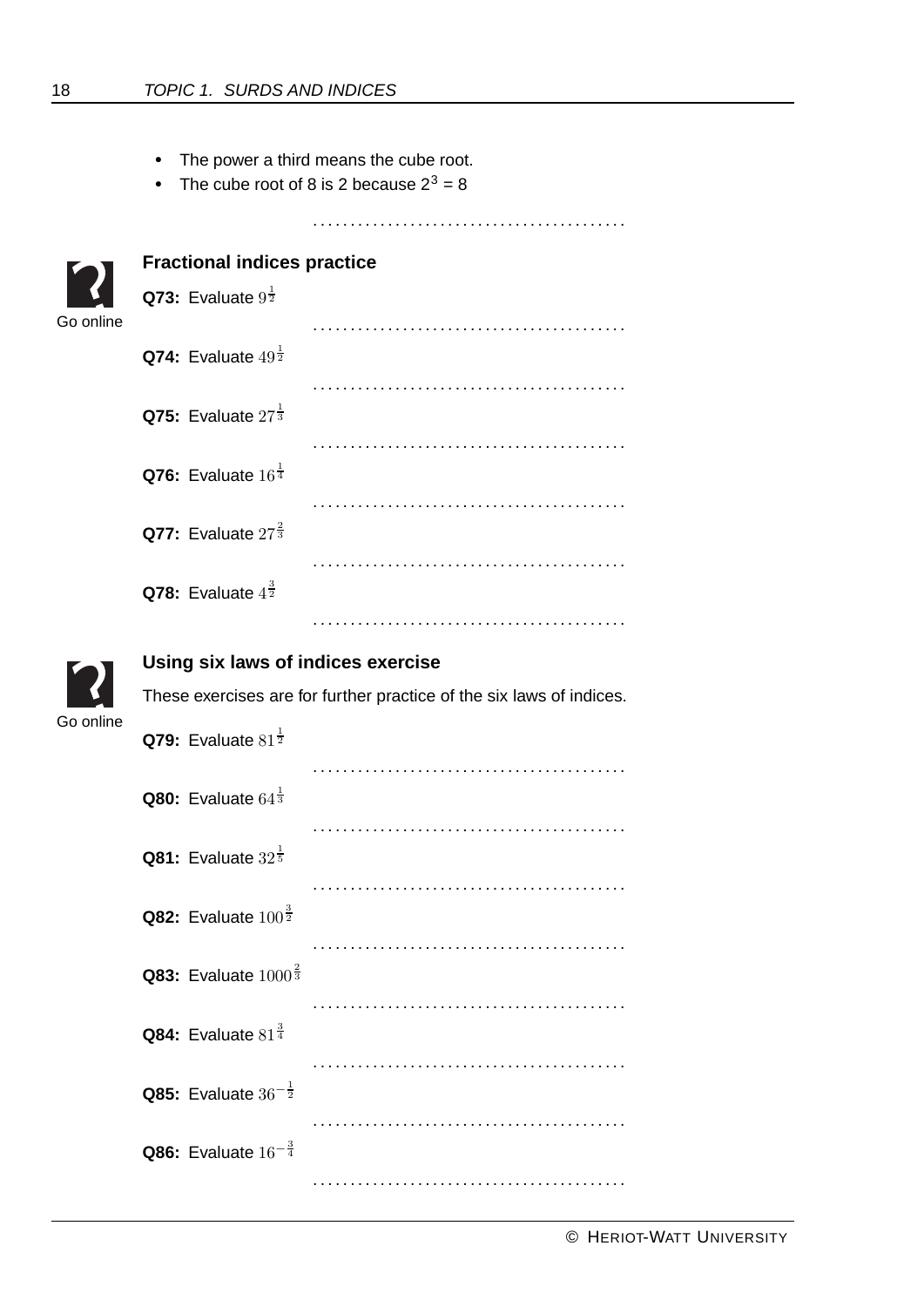# **1.8 Learning points**

To simplify surds.

•  $\sqrt{63} = \sqrt{9} \times \sqrt{7} = 3\sqrt{7}$ 

• 
$$
\sqrt{\frac{32}{27}} = \frac{\sqrt{16} \times \sqrt{2}}{\sqrt{9} \times \sqrt{3}} = \frac{4\sqrt{2}}{3\sqrt{3}}
$$

•  $6\sqrt{2} + 5\sqrt{2} - 3\sqrt{2} = 8\sqrt{2}$ 

To rationalise a denominator.

• 
$$
\frac{2}{\sqrt{14}} = \frac{2 \times \sqrt{14}}{\sqrt{14} \times \sqrt{14}} = \frac{2\sqrt{14}}{14} = \frac{\sqrt{14}}{7}
$$

Six laws of indices.

1. 
$$
a^m \times a^n = a^{m+n}
$$
  
\n2.  $\frac{a^m}{a^n} = a^{m-n}$   
\n3.  $(a^m)^n = a^{m \times n}$   
\n4.  $a^0 = 1$ 

5.  $a^{-m} = \frac{1}{a^m}$ 

**6.** 
$$
a^{\frac{m}{n}} = \sqrt[n]{a^m}
$$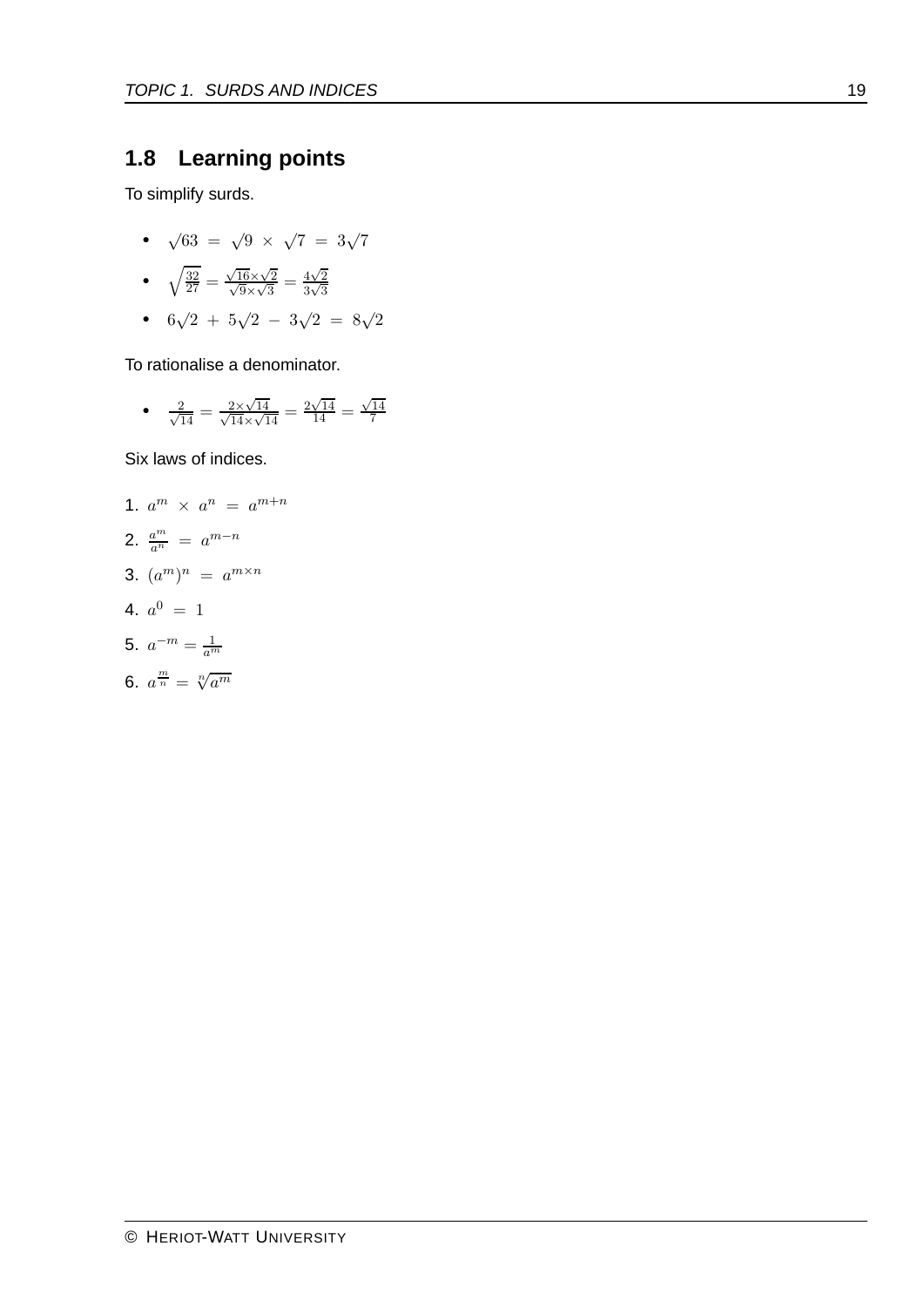# **1.9 End of topic test**



# <span id="page-23-0"></span>**End of topic 22 test Q87:**

i. Simplify  $\sqrt{27}$ ii. Simplify  $\sqrt{80}$ 

- iii. Simplify  $\sqrt{\frac{16}{4}}$ 4
- iv. Simplify  $\sqrt{\frac{44}{100}}$ 100
- v. Simplify  $\sqrt{\frac{28}{128}}$ 128

..........................................

#### **Q88:**

- i. Simplify  $\sqrt{2}+3\sqrt{2}$
- ii. Simplify  $6\sqrt{5} 2\sqrt{5}$
- iii. Simplify  $3\sqrt{7} 5\sqrt{7} + 4\sqrt{7}$ 
	- ..........................................

#### **Q89:**

- i. Rationalise the denominator  $\frac{3}{\sqrt{2}}$ 7
- ii. Rationalise the denominator  $\frac{2}{\sqrt{4}}$ 10
- iii. Rationalise the denominator  $\frac{20}{\sqrt{2}}$ 20
- iv. Rationalise the denominator  $\frac{1}{\sqrt{6}}$ 6+1

..........................................

..........................................

## **Q90:**

i. Simplify  $\frac{(x^5 \times x^6)}{x^2}$ ,  $x \neq 0$ . ii. Simplify  $2a^{-\frac{1}{3}} \times 6a^{\frac{4}{3}}, \quad x \neq 0$ 

i. Simplify 
$$
(2g^4)^3
$$

ii. Simplify 
$$
\frac{(y^3)^5}{y^2}
$$

..........................................

## **Q92:**

**Q91:**

- i. Simplify  $\frac{a^7 \times (a^{-2})^2}{a^3}$ *a*3
- ii. Simplify, giving your answer as a positive index  $(n^{\frac{1}{2}})^{-2} \,\times\, (n^{-\frac{3}{2}})^2$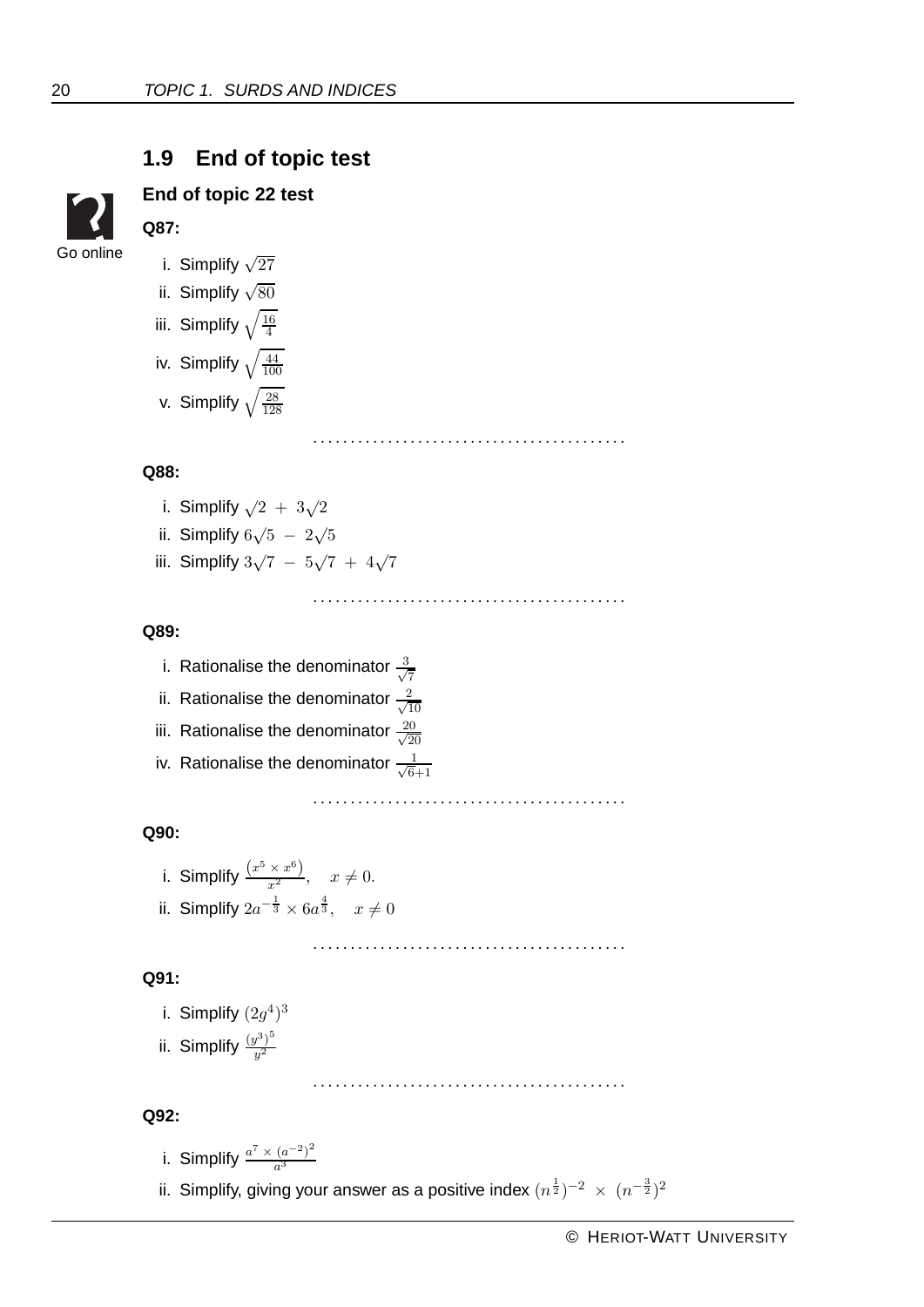..........................................

**Q93:**

- i. Evaluate  $121^{\frac{1}{2}}$
- ii. Evaluate  $16^{\frac{3}{2}}$
- iii. Evaluate  $8^{-\frac{1}{3}}$
- iv. Evaluate  $125^{-\frac{2}{3}}$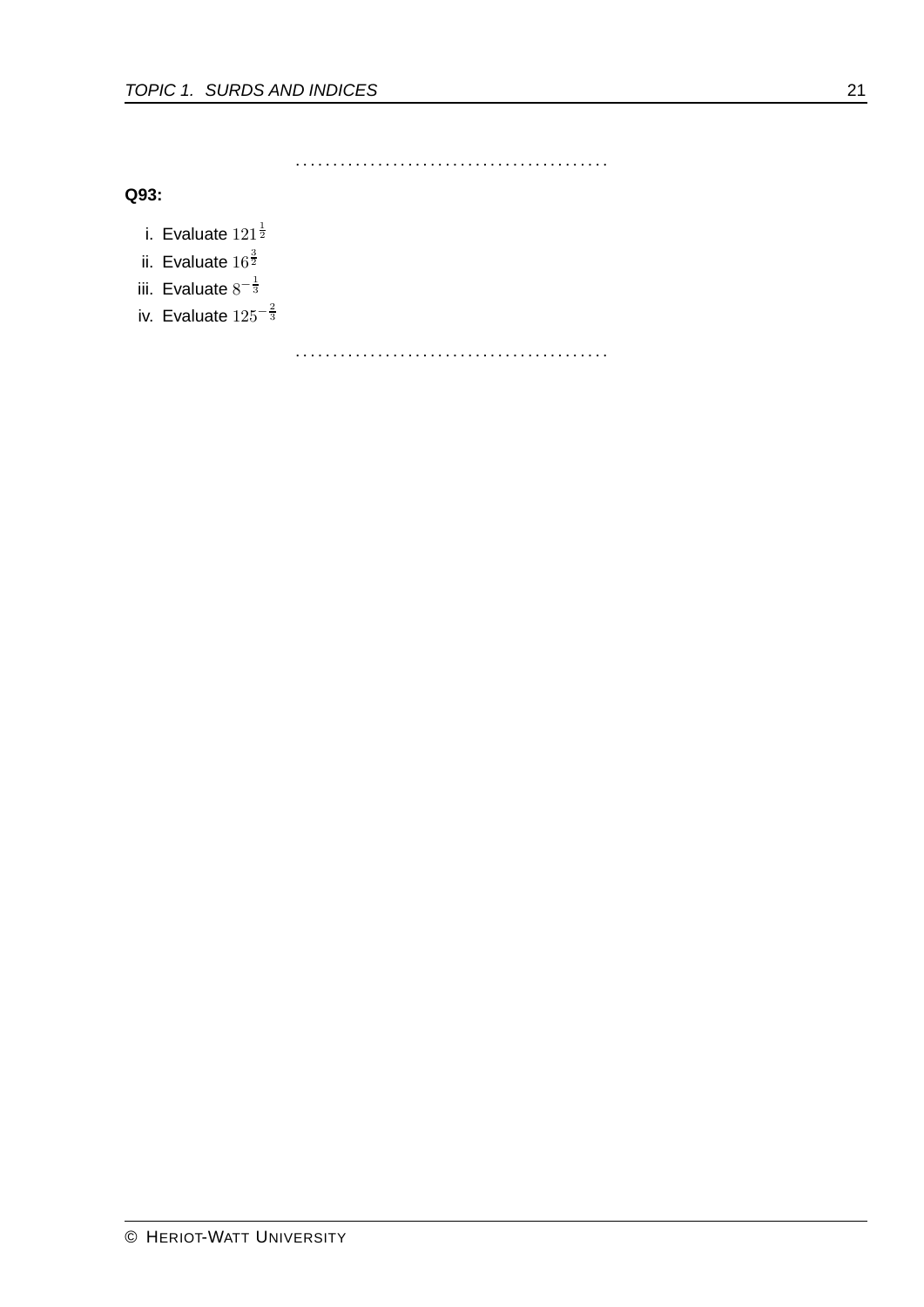# <span id="page-25-0"></span>**Glossary**

# **squares**

Remember the squares or square numbers are 1, 4, 9, 16, 25, 36, 49, 64, 81, 100,....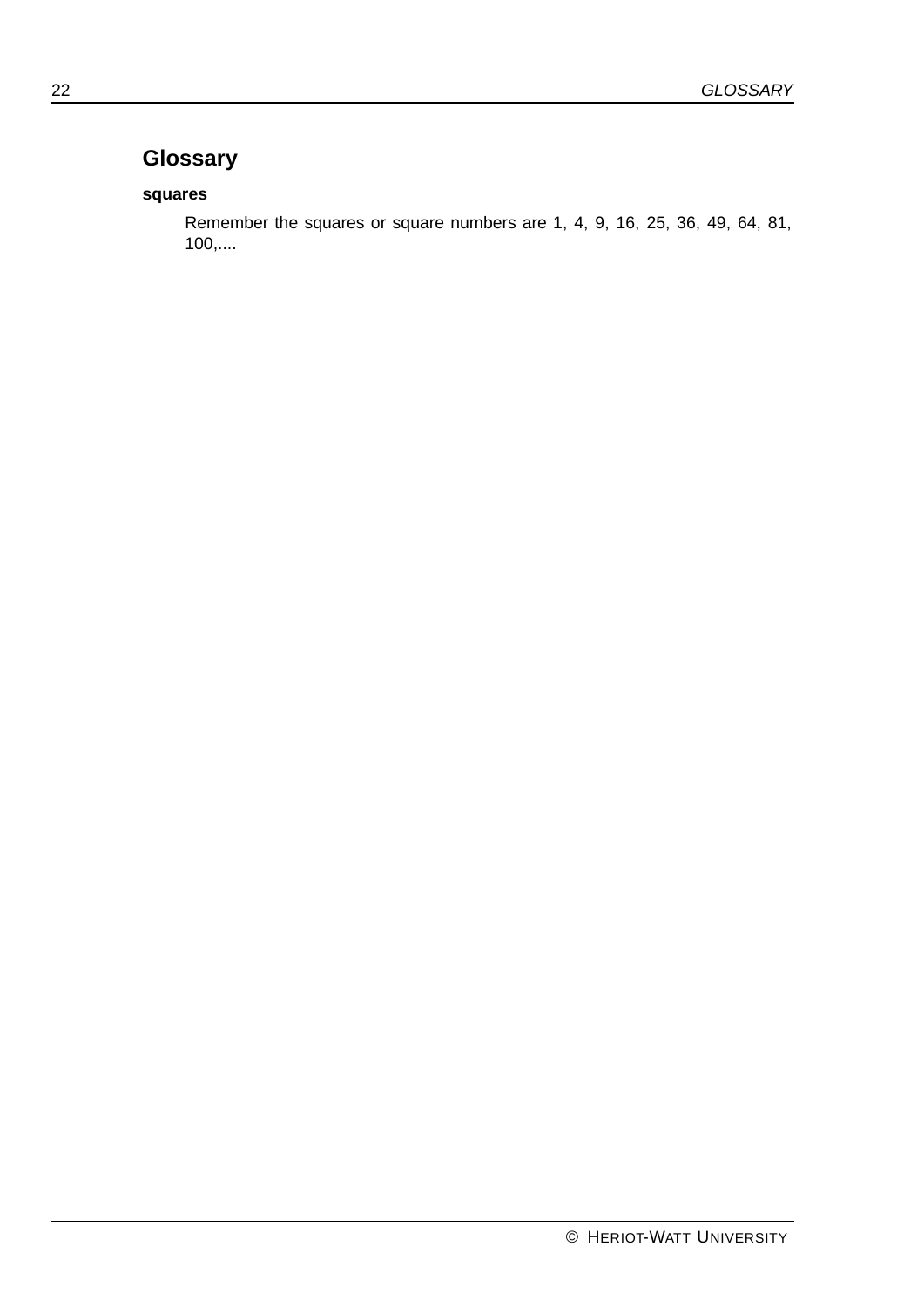# **Answers to questions and activities**

#### **22 Surds and indices**

**Simplifying surds: Rule for multiplication practice (page [4\)](#page-7-0)**

**Q1:** 
$$
\sqrt{45} = \sqrt{9} \times \sqrt{5} = 3\sqrt{5}
$$
  
\n**Q2:**  $\sqrt{72} = \sqrt{36} \times \sqrt{2} = 6\sqrt{2}$   
\n**Q3:**  $\sqrt{32} = \sqrt{16} \times \sqrt{2} = 4\sqrt{2}$   
\n**Q4:**  $\sqrt{50} = \sqrt{25} \times \sqrt{2} = 5\sqrt{2}$   
\n**Q5:**  $\sqrt{54} = \sqrt{9} \times \sqrt{6} = 3\sqrt{6}$   
\n**Q6:**  $\sqrt{80} = \sqrt{4} \times \sqrt{20} = \sqrt{4} \times \sqrt{4} \times \sqrt{5} = 2 \times 2 \times \sqrt{5} = 4\sqrt{5}$ 

# **Simplifying surds: Rule for division practice (page [6\)](#page-9-0)**

**Q7:** 
$$
\sqrt{\frac{80}{5}} = \sqrt{16} = 4
$$
  
\n**Q8:**  $\frac{\sqrt{98}}{\sqrt{28}} = \frac{\sqrt{49} \times \sqrt{2}}{\sqrt{4} \times \sqrt{7}} = \frac{7\sqrt{2}}{2\sqrt{7}}$   
\n**Q9:**  $\frac{\sqrt{32}}{\sqrt{20}} = \frac{\sqrt{16} \times \sqrt{2}}{\sqrt{4} \times \sqrt{5}} = \frac{4\sqrt{2}}{2\sqrt{5}} = \frac{2\sqrt{2}}{\sqrt{5}}$   
\n**Q10:**  $\frac{\sqrt{200}}{\sqrt{50}} = \frac{\sqrt{100} \times \sqrt{2}}{\sqrt{25} \times \sqrt{2}} = \frac{10\sqrt{2}}{5\sqrt{2}} = \frac{10}{5} = 2$   
\n**Q11:**  $\sqrt{\frac{45}{12}} = \frac{\sqrt{9} \times \sqrt{5}}{\sqrt{4} \times \sqrt{3}} = \frac{3\sqrt{5}}{2\sqrt{3}}$   
\n**Q12:**  $\sqrt{\frac{54}{30}} = \frac{\sqrt{9} \times \sqrt{6}}{\sqrt{5} \times \sqrt{6}} = \frac{\sqrt{9}}{\sqrt{5}} = \frac{3}{\sqrt{5}}$ 

#### **Simplifying surds exercise (page [6\)](#page-9-1)**

**Q13:** 3 √3 **Q14:** 4 √5

- **Q15:** <sup>10</sup>√<sup>3</sup>
- **Q16:**  $2\sqrt{11}$
- **Q17:**  $7\sqrt{2}$
- **Q18:** 5 √5
- Q19:  $\frac{4}{3}$
- **Q20:**  $\frac{2\sqrt{6}}{7}$ 7
- Q21:  $\frac{9}{5\sqrt{5}}$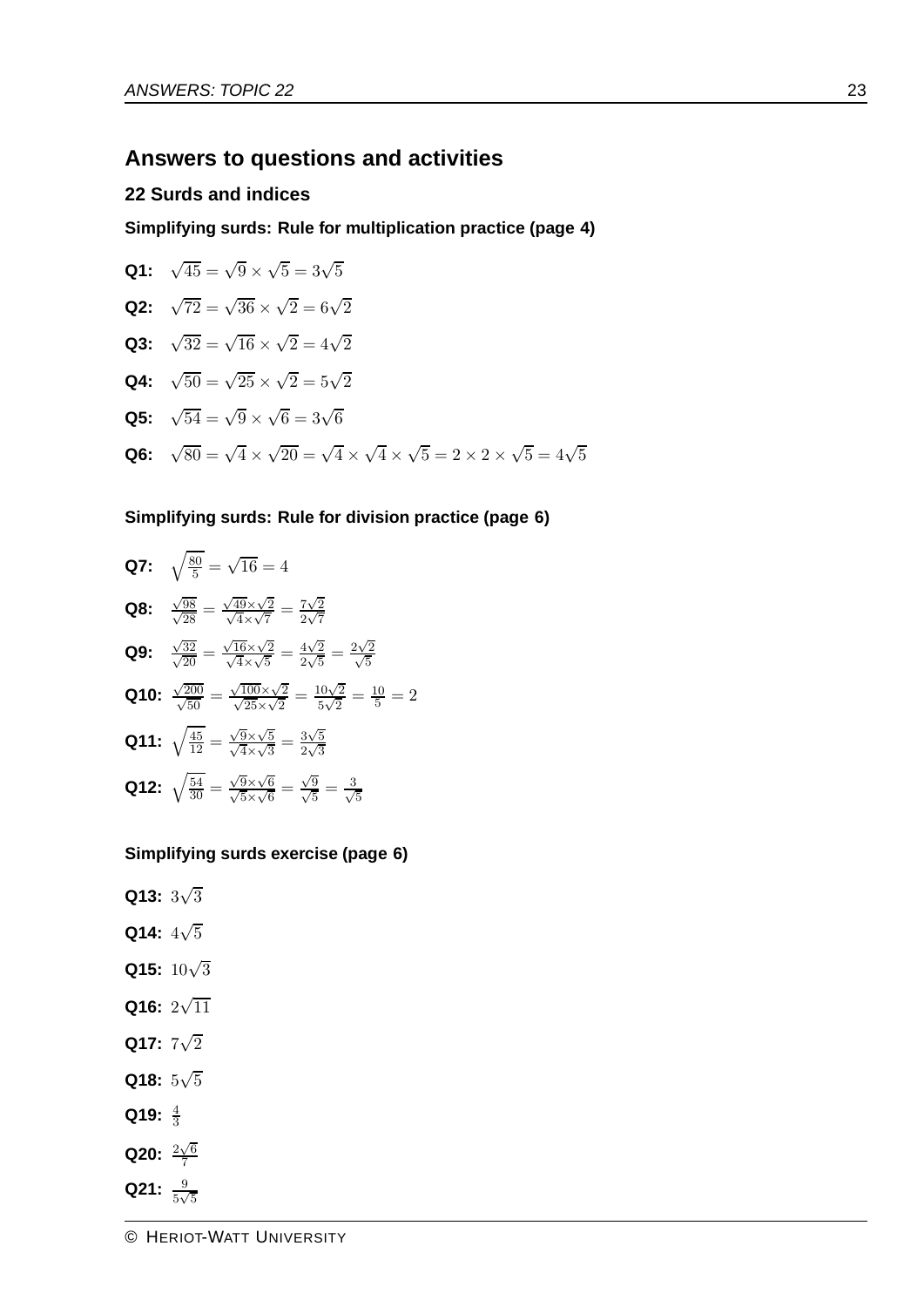**Q22:**  $\frac{4}{3}$ **Q23:**  $\frac{5\sqrt{3}}{6\sqrt{3}}$  $\frac{6}{6}\sqrt{2}$ 

**Collecting like terms practice: Addition and subtraction (page [7\)](#page-10-0)**

- **Q24:** 5 √3
- **Q25:** <sup>11</sup>√<sup>2</sup>
- **Q26:** 4 √3
- **Q27:** <sup>√</sup><sup>5</sup>
- **Q28:** 4√7

**Combining simplifying surds and collecting like terms practice (page [7\)](#page-10-1)**

**Q29:**  $\sqrt{9} \times \sqrt{2} + \sqrt{2} = 3\sqrt{2} + \sqrt{2} = 4\sqrt{2}$ **Q30:**  $7\sqrt{3} - \sqrt{9} \times \sqrt{3} = 7\sqrt{3} - 3\sqrt{3} = 4\sqrt{3}$ **Q31:**  $\sqrt{16} \times \sqrt{2} - 3\sqrt{2} = 4\sqrt{2} - 3\sqrt{2} = \sqrt{2}$ **Q32:**  $2\sqrt{5} + \sqrt{9} \times \sqrt{5} - \sqrt{5} = 2\sqrt{5} + 3\sqrt{5} - \sqrt{5} = 4\sqrt{5}$ 

## **Collecting like terms exercise (page [8\)](#page-11-0)**

**Q33:** 3 √3 **Q34:** 3 √6 **Q35:** 6 √5 **Q36:** 3 √7 **Q37:** 8 √2

#### **Rationalise the denominator practice (page [9\)](#page-12-0)**

**Q38:** 
$$
\frac{1}{\sqrt{6}} = \frac{1 \times \sqrt{6}}{\sqrt{6} \times \sqrt{6}} = \frac{\sqrt{6}}{\sqrt{36}} = \frac{\sqrt{6}}{6}
$$
  
\n**Q39:** 
$$
\frac{3}{2\sqrt{3}} = \frac{3 \times \sqrt{3}}{2\sqrt{3} \times \sqrt{3}} = \frac{3\sqrt{3}}{2\sqrt{9}} = \frac{3\sqrt{3}}{6} = \frac{\sqrt{3}}{2}
$$
  
\n**Q40:** 
$$
\frac{\sqrt{2}+1}{\sqrt{10}} = \frac{(\sqrt{2}+1) \times \sqrt{10}}{\sqrt{10} \times \sqrt{10}} = \frac{\sqrt{20}+\sqrt{10}}{\sqrt{100}} = \frac{\sqrt{4} \times \sqrt{5}+\sqrt{10}}{10} = \frac{2\sqrt{5}+\sqrt{10}}{10}
$$
  
\n**Q41:** 
$$
\frac{1}{\sqrt{5}-1} = \frac{1 \times (\sqrt{5}+1)}{(\sqrt{5}-1)(\sqrt{5}+1)} = \frac{\sqrt{5}+1}{\sqrt{5}^2-1^2} = \frac{\sqrt{5}+1}{5-1} = \frac{\sqrt{5}+1}{4}
$$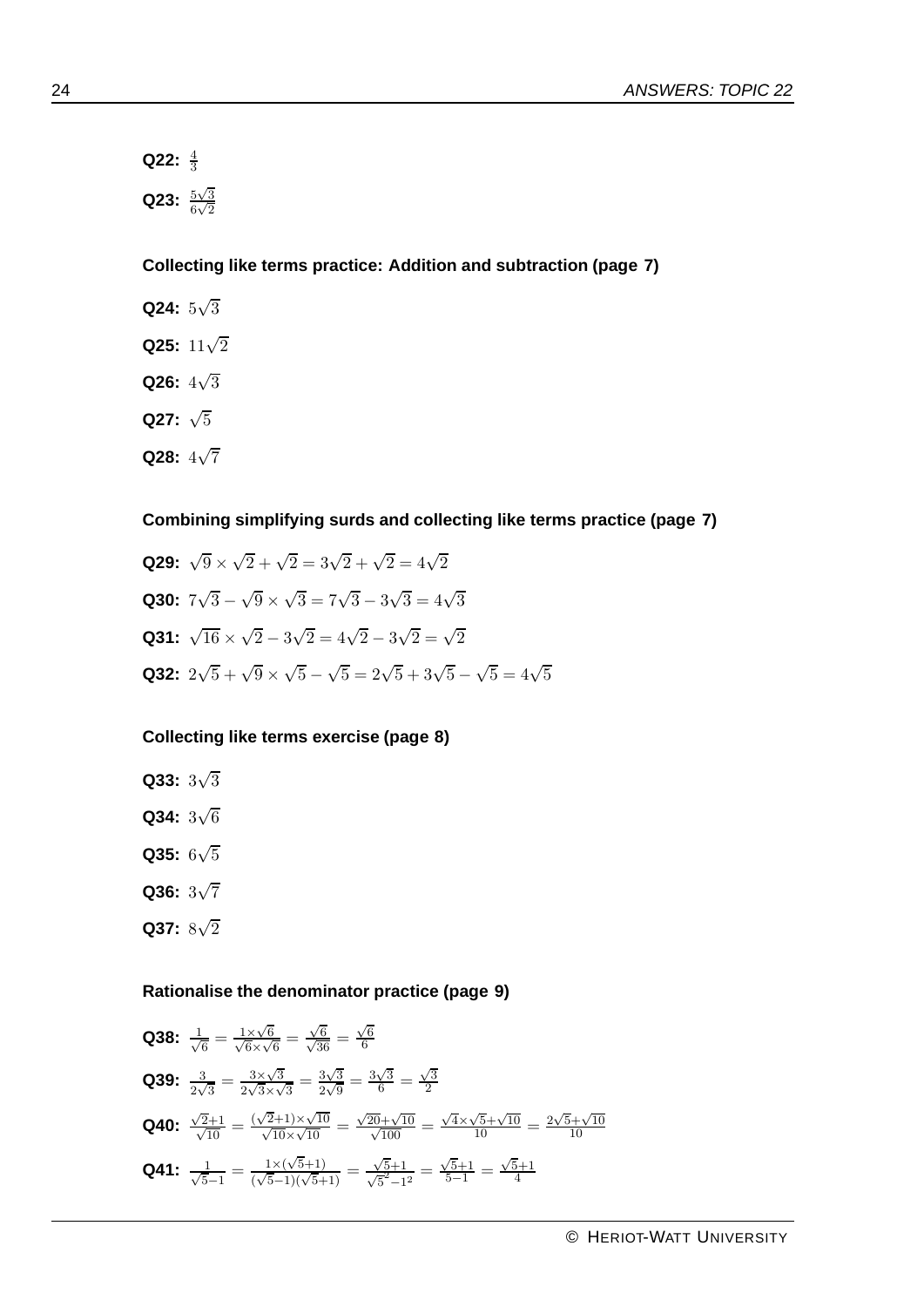#### **Rationalising denominators exercise (page [10\)](#page-13-0)**

**Q42:**  $\frac{\sqrt{7}}{7}$ 7 **Q43:**  $\frac{\sqrt{13}}{13}$ 13 **Q44:**  $2\sqrt{2}$ **Q45:**  $\frac{\sqrt{14}}{7}$ 7 **Q46:**  $\frac{\sqrt{10}}{4}$ 4 **Q47:**  $\frac{\sqrt{5}+5}{5}$ 5 **Q48:**  $\frac{\sqrt{3}-1}{2}$ 

#### **Multiplication and division of indices practice (page [12\)](#page-15-0)**

**Q49:**  $x^6 \times x^4 \div x^5 = x^{6+4-5} = x^5$ **Q50:**  $\frac{x^6 \times x^2}{x^3} = x^{6+2-3} = x^5$ **Q51:**  $2x^{\frac{1}{4}} \times 5x^{\frac{1}{4}} = 2 \times 5 \times x^{\frac{1}{4}} \times x^{\frac{1}{4}}$  $= 2 \times 5 \times x^{\frac{1}{4} + \frac{1}{4}}$  $= 10 \times x^{\frac{2}{4}}$  $= 10x^{\frac{1}{2}}$ 

#### **Multiplication and division of indices exercise (page [12\)](#page-15-1)**

**Q52:**  $x^1 = x$ **Q53:**  $x^1 = x$ **Q54:** 2*x*<sup>8</sup> **Q55:** 8*a*<sup>2</sup>

#### **Raising powers practice (page [14\)](#page-17-0)**

**Q56:** 
$$
(a^2)^7 = a^{2 \times 7} = a^{14}
$$
  
\n**Q57:**  $(3y^4)^3 = 3^3 \times y^{4 \times 3} = 27y^{12}$   
\n**Q58:**  $(5m^{\frac{3}{2}})^2 = 5^2 \times m^{\frac{3}{2} \times 2} = 25m^{\frac{6}{2}} = 25m^3$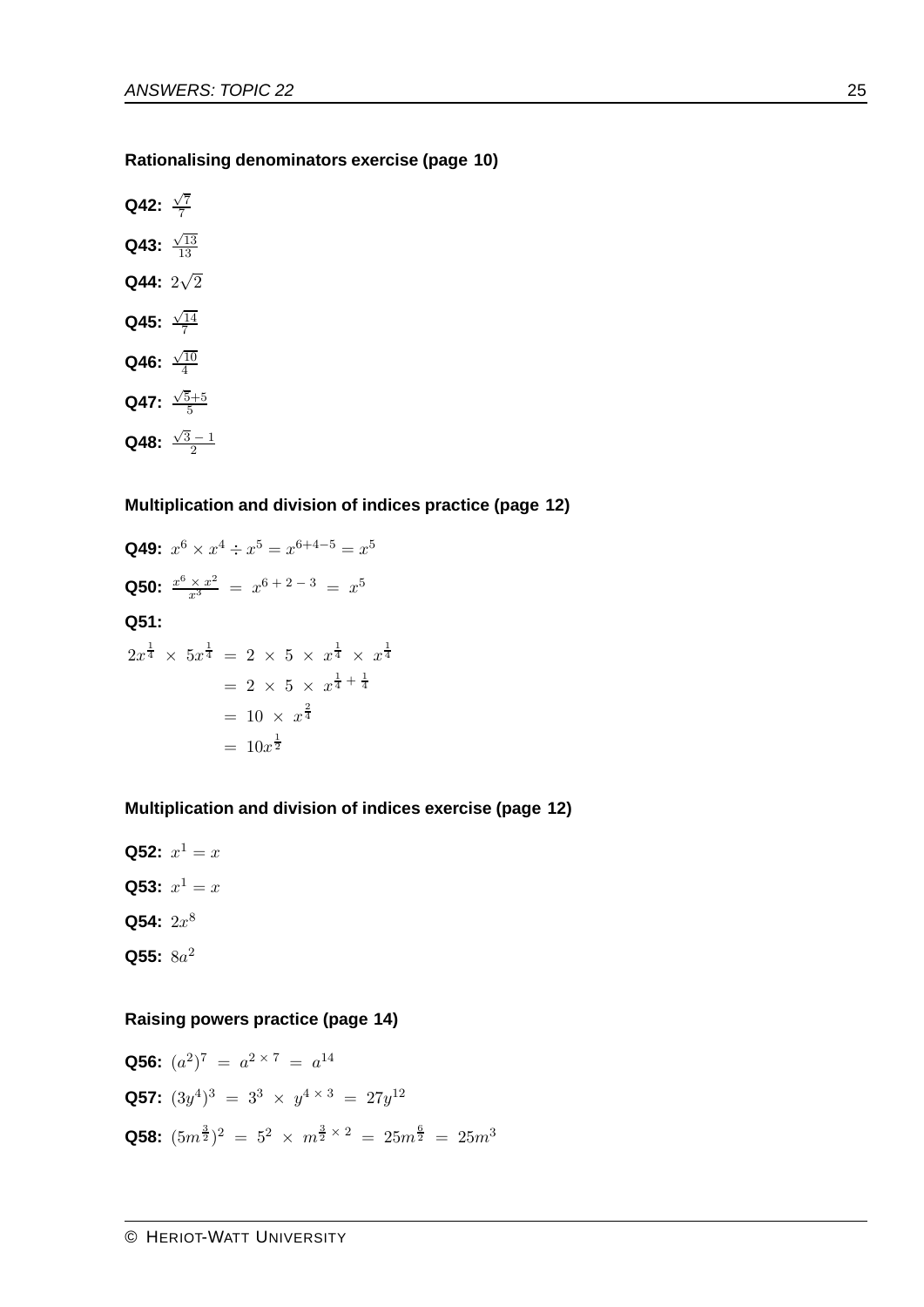## **Using three laws of indices exercise (page [14\)](#page-17-1)**

- **Q59:**  $a^{12}$ **Q60:** 4*b*<sup>6</sup>
- **Q61:**  $f^{11}$
- **Q62:** 64*m*
- $Q63: 36n^{11}$

# **Negative and zero indices practice (page [16\)](#page-19-0)**

**Q64:**  $a^{(-3)+5-2} = a^0 = 1$ **Q65:**  $(3m^{-4})^2 = 3^2 \times m^{(-4)\times 2} = 9m^{-8} = \frac{9}{m^8}$ **Q66:**  $y^{(-10)+\frac{3}{2}-\frac{1}{2}} = y^{(-10)+1} = y^{-9} = \frac{1}{y^9}$ 

# **Using five laws of indices exercise (page [16\)](#page-19-1)**

**Q67:** 1 **Q68:** *t*−<sup>10</sup> **Q69:** 25*b*−<sup>14</sup> **Q70:**  $\frac{1}{f^7}$ **Q71:**  $\frac{1}{k^6}$ **Q72:**  $16n^2 \times 100n^{-3} = \frac{1600}{n}$ 

## **Fractional indices practice (page [18\)](#page-21-0)**

**Q73:**  $9^{\frac{1}{2}} = \sqrt{9} = 3$ **Q74:**  $49^{\frac{1}{2}} = \sqrt{49} = 7$ **Q75:**  $27^{\frac{1}{3}} = \sqrt[3]{27} = 3$  because  $3^3 = 27$ **Q76:**  $16^{\frac{1}{4}} = \sqrt[4]{16} = 2$  because  $2^4 = 16$ **Q77:**  $27^{\frac{2}{3}} = \sqrt[3]{27^2} = 9$  because  $\sqrt[3]{27} = 3$  and  $3^2 = 9$ **Q78:**  $4^{\frac{3}{2}} = \sqrt{4^3} = 8$  because  $\sqrt{4} = 2$  and  $2^3 = 8$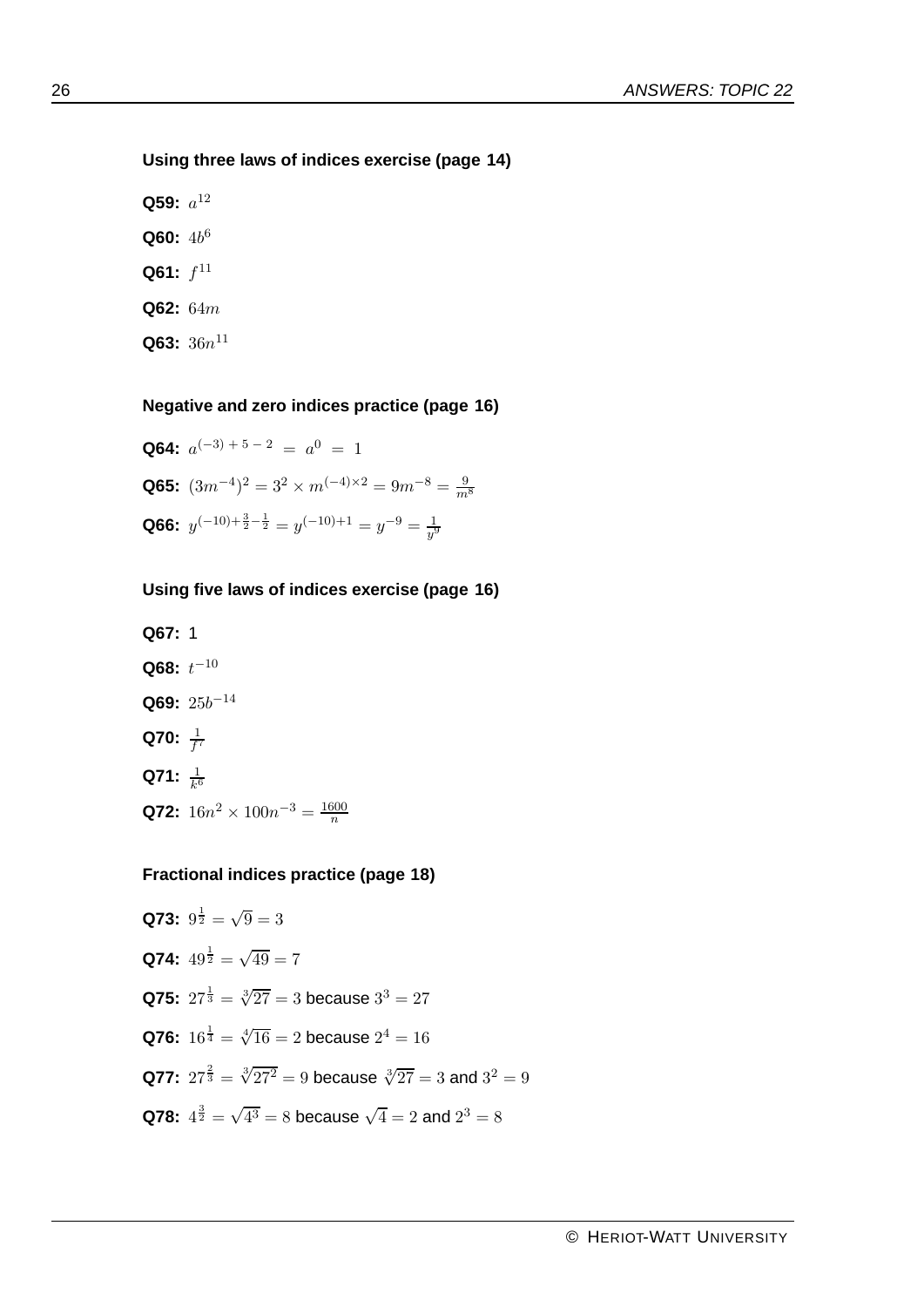## **Using six laws of indices exercise (page [18\)](#page-21-1)**

**Q79:** 9

- **Q80:** 4
- **Q81:** 2
- **Q82:** 1000
- **Q83:** 100
- **Q84:** 27
- **Q85:**  $\frac{1}{6}$
- **Q86:**  $\frac{1}{8}$

# **End of topic 22 test (page [20\)](#page-23-0)**

**Q87:**

- i. 3 √3 ii.  $4\sqrt{5}$ iii. 2 iv.  $\frac{\sqrt{11}}{5}$
- 5 v.  $\frac{\sqrt{7}}{4}$  $\frac{1}{4\sqrt{2}}$

## **Q88:**

- i. 4 √2
- ii.  $4\sqrt{5}$
- iii.  $2\sqrt{7}$

## **Q89:**

- i.  $\frac{3\sqrt{7}}{7}$ 7 ii.  $\frac{\sqrt{10}}{5}$ 5
- iii.  $2\sqrt{5}$
- iv.  $\frac{\sqrt{6}-1}{5}$

# **Q90:**

i.  $x^9$ 

ii. 12*a*

# **Q91:**

- i. 8*g*<sup>12</sup> ii.  $y^{13}$
- 
-